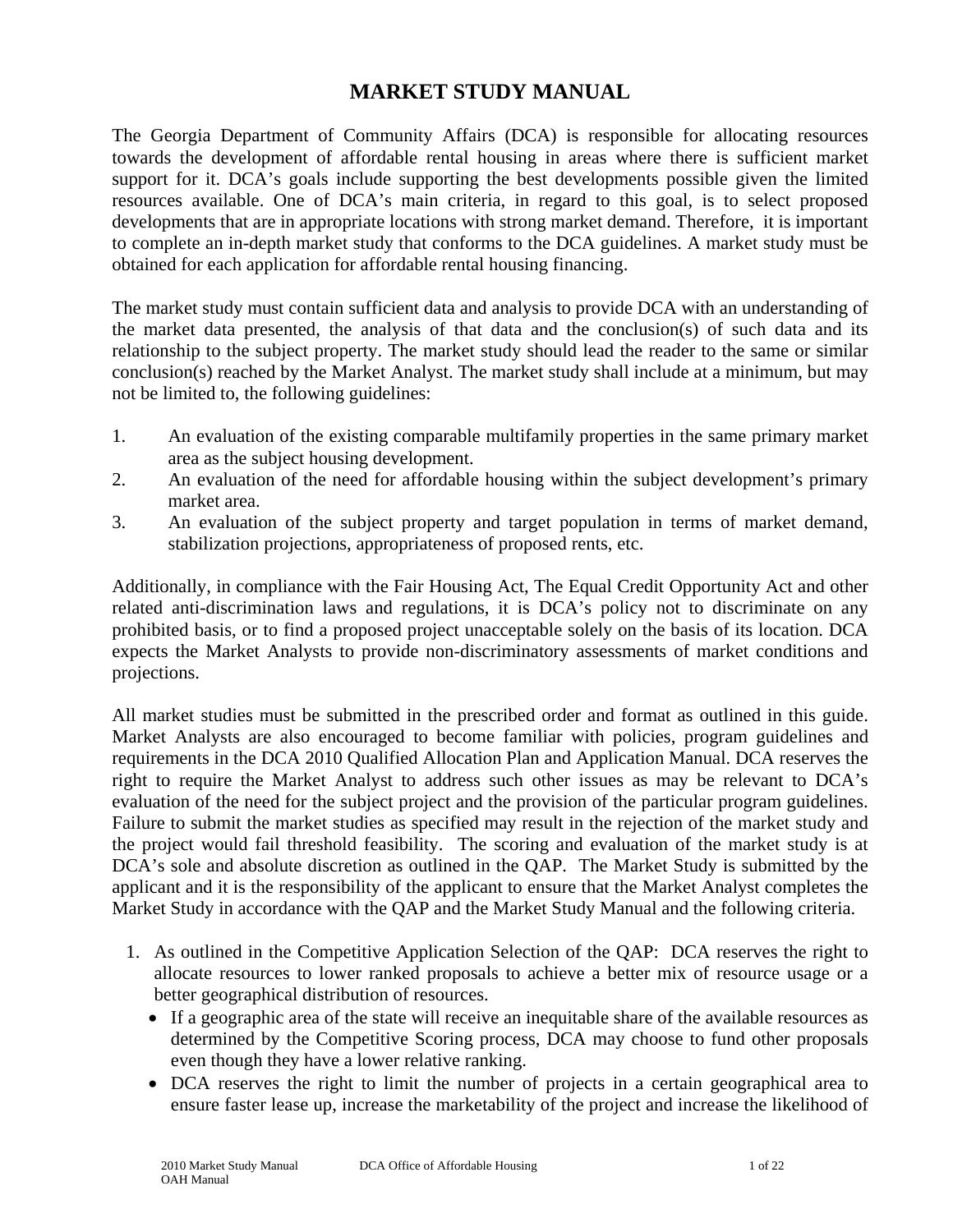syndication of projects. DCA recognizes the importance of giving selected projects the maximum chance of success in difficult economic times.

- DCA reserves the right to not select a project in a particular market area in order to ensure the success of its existing and funded projects. The following selection criteria will be considered;
	- o DCA will also carefully analyze existing DCA projects located in close proximity to the proposed project to determine if selection of the project will have significant adverse financial impact on existing affordable housing inventory.
	- o DCA will generally not fund two projects in the same locality with the exception that a new construction and occupied rehab may be selected. In some cases, DCA may select a family and a senior project provided the projects are not located in close proximity to each other and there is a significant showing of demand.
	- o In order to ensure that projects can achieve lease up quickly, DCA will not generally select a proposed Application for an allocation if a project awarded an initial allocation of credits between 2007 and 2009 is located in close proximity to the proposed site and serving the same population (Family and Senior). "Close proximity" shall be defined in rural areas as the local government jurisdiction or ten miles, whichever is greater. Close proximity shall be defined in urban areas as a two mile radius. (Phased projects are excluded).
	- o DCA will not generally fund more than one phase of a project in a round.

## **I. Market Study Requirements**

A Market Study prepared for DCA must evaluate the need for decent, safe, and sanitary housing as proposed by the applicant (including, but not limited to an evaluation of the proposed rents, bedroom distribution and target population). The study must determine the feasibility of the subject property and state a conclusion as to the impact of the property with respect to the determined housing needs. The study should be self-contained, and must describe in sufficient detail and with adequate data to support the conclusions.

Market Analysts will be required to submit a complete and in-depth market study that conforms to the format outlined below. In addition, the study should be constructed by the analyst in a manner so as to provide for a concise evaluation of the subject property. The completeness scoring will reflect the analyst methodology in determining the market areas, rental comparables, appropriate target population and the other vital factors. The quality of the analyst research methods and the extent that the information in the report is supported and explained by the demographic materials and the analyst research in the field will be reflected in the overall completeness scoring. Unless stated specifically in the guide, all processes and practices used by the analyst should conform to the National Council of Affordable Housing Market Analysts' (NCAHMA) best practices and accepted research papers.

The final market study must be submitted in the following prescribed order and format and must provide the following information outlined in each section. The study must contain a statement by the analyst that the report was written according to DCA's market study requirements, that the information included is accurate and that the report can be relied upon by DCA as a true assessment of the low-income housing rental market. Analysts are encouraged to provide supplemental data and analysis. All data must relate back to the proposed development. Any third party reports relied upon by the Market Analyst must be verified directly by the Market Analyst as to the validity of the data and the conclusions.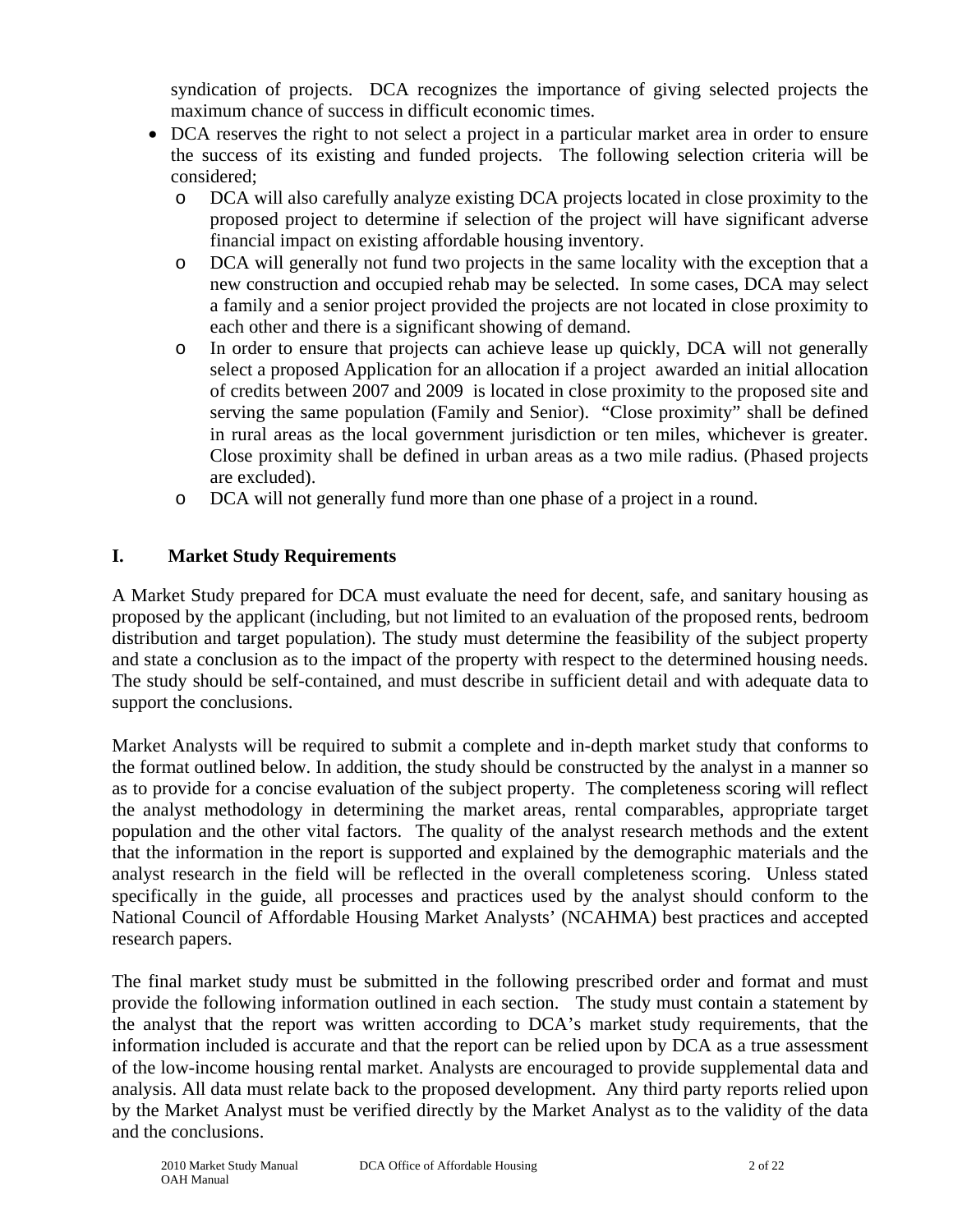## **A. Executive Summary**

The Executive Summary should include the key conclusions of the Market Analyst of each of the sections of the report just as location, economic conditions, demographic, demand, and competitive environment. Finally, the Executive Summary should contain and overall conclusion regarding the viability of the proposed project. This overall conclusion should include a statement regarding the Market Analyst's opinion whether the project will succeed as proposed or if changes are needed. The Executive Summary should include at a minimum:

# **1. Project Description:**

- Brief description of project location including address and/or position relative to the closest cross-street.
- Construction and occupancy types.
- Unit mix including bedrooms, bathrooms, square footage, income targeting, rents, utility allowance.
- Any additional subsidies available including project based rental assistance (PBRA).
- Brief description of proposed amenities and how they compare to existing properties.

# **2. Site Description/Evaluation:**

- A brief description of physical features of the site and adjacent parcels.
- A brief overview of the neighborhood land composition (residential, commercial, industrial, agricultural).
- A discussion of site access and visibility.
- Any significant positive or negative aspects of the subject site.
- A brief summary of the site's proximity to neighborhood services including shopping, medical care, employment concentrations, public transportation, etc...
- An overall conclusion of the site's appropriateness for the proposed development.

# **3. Market Area Definition:**

• A brief definition of the primary market area including boundaries of the market area and their approximate distance from the subject property.

# **4. Community Demographic Data:**

- Current and projected household and population counts for the primary market area.
- For senior reports, data should be presented for both overall and senior households and populations/households.
- Population by age.
- Households by tenure including any trends in rental rates.
- Households by income level.
- Impact of foreclosed, abandoned and vacant, single and multifamily homes, and commercial properties in the PMA of the proposed development should be discussed.

## **5. Economic Data:**

- Trends in employment for the county and/or region. Employment should be based on the number of jobs in the county rather than the county's employed labor force.
- Employment by sector for the county and/or region.
- Unemployment trends for the county and/or region for the past 10 years.
- A brief discussion of any recent or planned major employment contractions or expansions.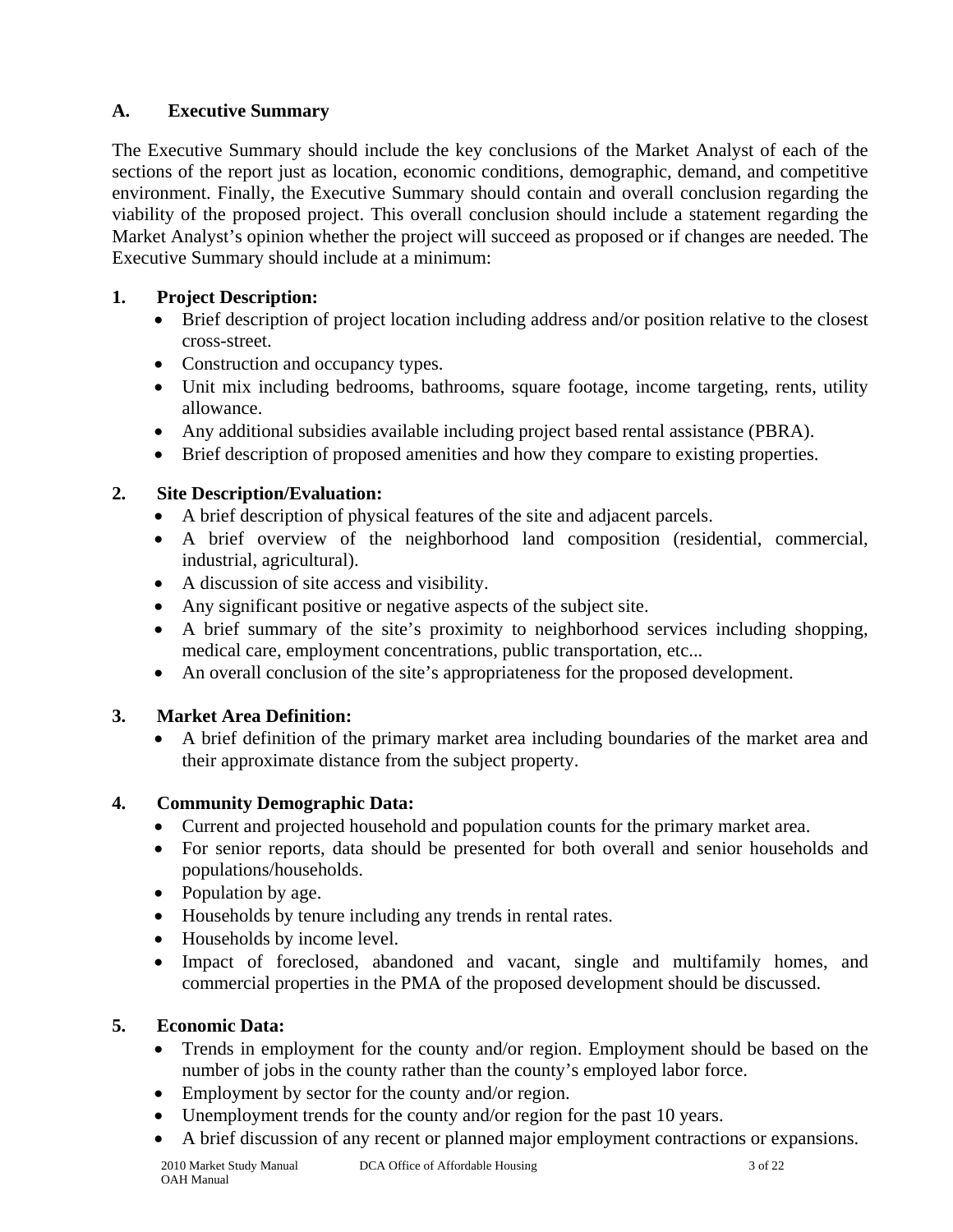• An overall conclusion regarding the stability of the county's overall economic environment. This conclusion should include an opinion if the current economic environment will negatively impact the demand for additional or renovated rental housing.

## **6. Project-Specific Affordability and Demand Analysis:**

- Number renter households income qualified for the proposed development given the proposed unit mix, income targeting, and rents. For senior projects, this should be age and income qualified renter households.
- Overall estimate of demand based on DCA's demand methodology.
- Capture rates including:
	- o Overall project.
	- o All LIHTC units excluding any PBRA or market rate units.
	- o Capture rates by AMI targeting.
	- o A conclusion regarding the achievability of these captures rates.

## **7. Competitive Rental Analysis**

- An analysis of the competitive properties in the PMA.
- Number of properties.
- Rent bands for each bedroom type proposed.
- Average Market rents.

#### **8. Absorption/Stabilization Estimate:**

- An estimate of the number of units expected to be leased at the subject property, on average.
- Number of units expected to be leased by AMI Income Targeting.
- Number of months required for the project to reach stabilization of 93 percent occupancy.
- The absorption rate should coincide with other key conclusions. For example, insufficient demand or unachievable rents should be reflected in the absorption rate.

#### **9. Overall Conclusion:**

A narrative detailing the key conclusions of the report including the analyst's opinion regarding the potential for success of the proposed development.

## **TARGET POPULATION CAPTURE RATES**

(must be completed by the analyst and included in the executive summary)

| Income<br>Targeting | Income limits | Units<br>Proposed | Total<br>Demand | Supply | Net<br>Demand | Capture<br>Rate | Absorption | Proposed Rent<br>Advantage vs.<br>Mkt Average |
|---------------------|---------------|-------------------|-----------------|--------|---------------|-----------------|------------|-----------------------------------------------|
| 30% AMI             |               |                   |                 |        |               |                 |            |                                               |
| 50% AMI             |               |                   |                 |        |               |                 |            |                                               |
| 60% AMI             |               |                   |                 |        |               |                 |            |                                               |
| Market<br>Rate      |               |                   |                 |        |               |                 |            |                                               |

| Proposed Project Capture Rate LIHTC Units       |  |
|-------------------------------------------------|--|
| Proposed Project Capture Rate Market Rate Units |  |
| <b>Proposed Project Capture Rate ALL Units</b>  |  |
| <b>Proposed Project Stabilization Period</b>    |  |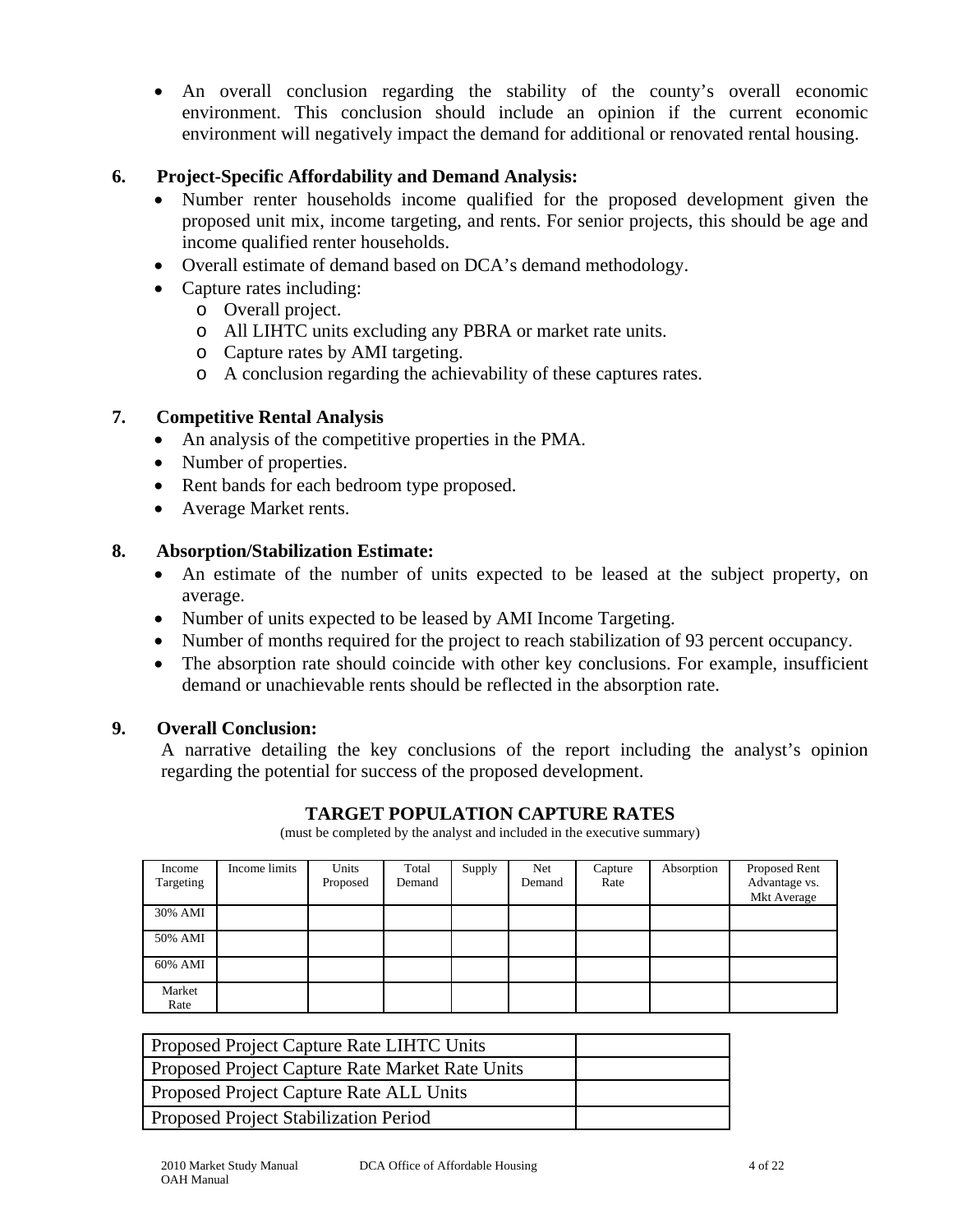# The following tables must be completed by the analyst and included in the executive summary

| <b>Summary Table:</b><br>(must be completed by the analyst and included in the executive summary) |              |                                               |                                        |                          |  |  |
|---------------------------------------------------------------------------------------------------|--------------|-----------------------------------------------|----------------------------------------|--------------------------|--|--|
| Development Name:                                                                                 |              |                                               |                                        | Total # Units:           |  |  |
| Location:                                                                                         |              |                                               |                                        | # LIHTC Units:           |  |  |
| PMA Boundary:                                                                                     |              |                                               |                                        |                          |  |  |
|                                                                                                   |              |                                               | Farthest Boundary Distance to Subject: | miles                    |  |  |
|                                                                                                   |              |                                               |                                        |                          |  |  |
|                                                                                                   |              | <b>RENTAL HOUSING STOCK</b> (found on page _) |                                        |                          |  |  |
| <b>Type</b>                                                                                       | # Properties | <b>Total Units</b>                            | <b>Vacant Units</b>                    | <b>Average Occupancy</b> |  |  |
| All Rental Housing                                                                                |              |                                               |                                        | $\%$                     |  |  |
| Market-Rate Housing                                                                               |              |                                               |                                        | $\%$                     |  |  |
| Assisted/Subsidized Housing not to include<br><b>LIHTC</b>                                        |              |                                               |                                        | $\frac{0}{0}$            |  |  |
| <b>LIHTC</b>                                                                                      |              |                                               |                                        | %                        |  |  |

| <b>Subject Development</b> |                      |                   |                     | <b>Average Market Rent</b>               |          |        | <b>Highest Unadjusted</b><br><b>Comp Rent</b> |          |        |
|----------------------------|----------------------|-------------------|---------------------|------------------------------------------|----------|--------|-----------------------------------------------|----------|--------|
| #<br><b>Units</b>          | #<br><b>Bedrooms</b> | #<br><b>Baths</b> | <b>Size</b><br>(SF) | <b>Proposed</b><br><b>Tenant</b><br>Rent | Per Unit | Per SF | Advantage                                     | Per Unit | Per SF |
|                            |                      |                   |                     | \$                                       |          | ď      | $\frac{0}{0}$                                 | ъ        |        |
|                            |                      |                   |                     | \$                                       | D        | D      | $\frac{0}{0}$                                 | Φ        | мD     |
|                            |                      |                   |                     | Φ<br>Φ                                   |          | ď      | $\frac{0}{0}$                                 | \$       |        |
|                            |                      |                   |                     |                                          |          |        | $\frac{6}{9}$                                 | \$       |        |
|                            |                      |                   |                     |                                          |          |        | $\frac{6}{9}$                                 |          |        |

Stabilized Comps  $\frac{1}{2}$  % Properties in Lease Up  $\%$ 

| DEMOGRAPHIC DATA (found on page _)                                  |     |              |     |                 |        |                |  |
|---------------------------------------------------------------------|-----|--------------|-----|-----------------|--------|----------------|--|
|                                                                     |     | 2000<br>2009 |     | 2012            |        |                |  |
| <b>Renter Households</b>                                            |     | $\%$         |     | $\%$            |        | $\%$           |  |
| Income-Qualified Renter HHs (LIHTC)                                 |     | $\%$         |     | $\%$            |        | $\%$           |  |
| Income-Qualified Renter HHs (MR) (if<br>applicable)                 |     | $\%$         |     | $\%$            |        | $\%$           |  |
| TARGETED INCOME-QUALIFIED RENTER HOUSEHOLD DEMAND (found on page _) |     |              |     |                 |        |                |  |
| <b>Type of Demand</b>                                               | 30% | 50%          | 60% | Market-<br>rate | Other: | Overall        |  |
| Renter Household Growth                                             |     |              |     |                 |        |                |  |
| Existing Households (Overburd + Substand)                           |     |              |     |                 |        |                |  |
| Homeowner conversion (Seniors)                                      |     |              |     |                 |        |                |  |
| Secondary Market Demand 15%                                         |     |              |     |                 |        |                |  |
| Less Comparable/Competitive Supply                                  |     |              |     |                 |        |                |  |
| <b>Net Income-qualified Renter HHs</b>                              |     |              |     |                 |        |                |  |
| <b>CAPTURE RATES</b> (found on page _)                              |     |              |     |                 |        |                |  |
| <b>Targeted Population</b>                                          | 30% | 50%          | 60% | Market-<br>rate | Other: | <b>Overall</b> |  |
| Capture Rate                                                        |     |              |     |                 |        |                |  |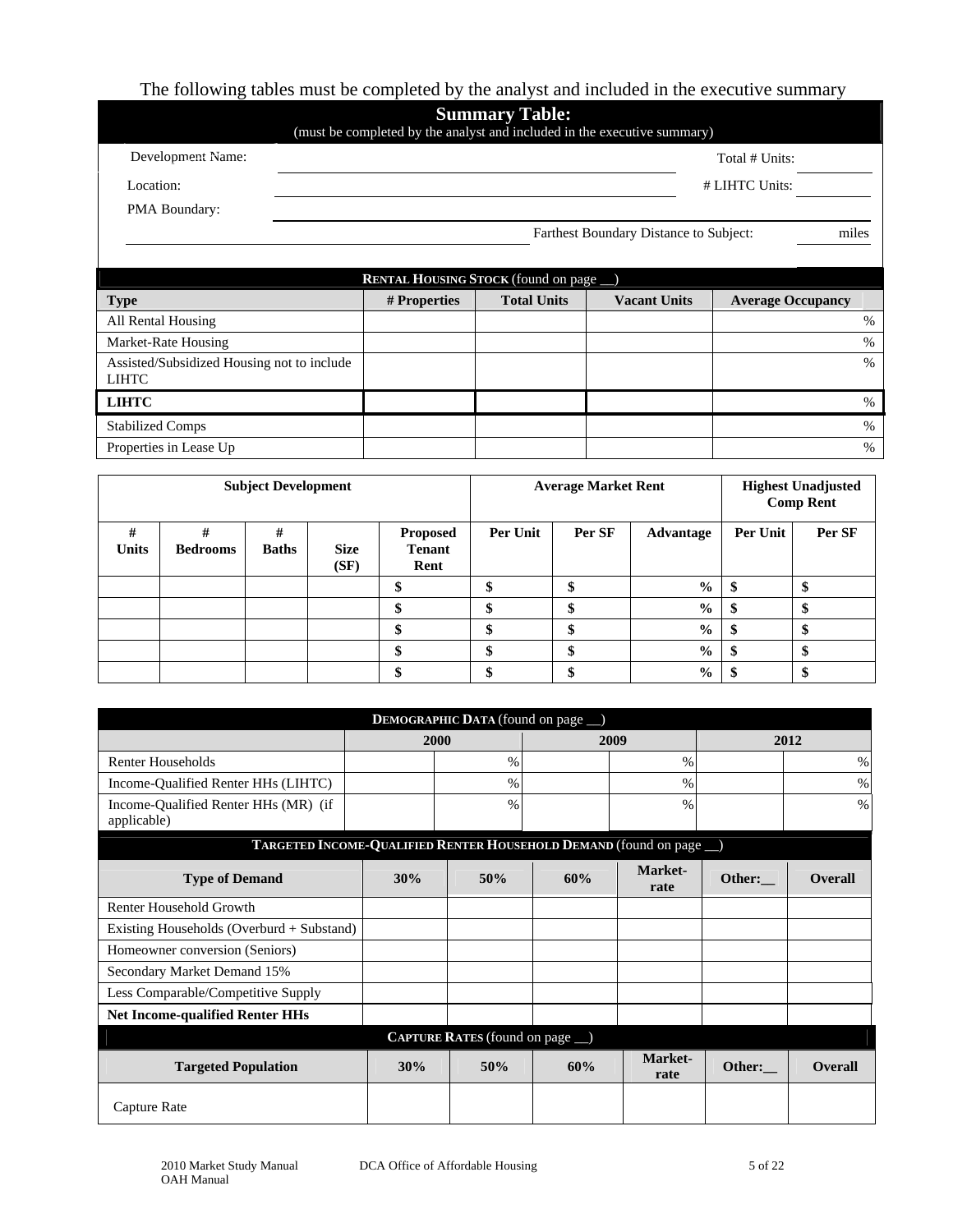## **B. Project Description**

- 1. Project description including:
- Project address and location.
- Construction type: New Construction, Rehab, Adaptive Reuse, Historic Rehab
- Occupancy Type: Family, Elderly, Housing for Older Persons, Special Needs.
- Special Population Target (if applicable).
- Number of units by bedroom type and income targeting (AMI).
- Unit size, number of bedrooms and structure type (i.e. townhouse, garden apartment, etc)
- Rents and Utility Allowances.
- Existing or proposed project based rental assistance.
- Proposed development amenities (i.e. washer/dryer hookups, dishwasher etc.).
- For rehab proposals, current occupancy levels, rents being charged, and tenant incomes, if available, as well as detailed information with regard to the scope of work planned. Scopes of work should include an estimate of the total and per unit construction cost.
- Projected placed in service date.

Information provided in this section must directly correlate with the application submitted to DCA.

## **C. Site Evaluation**

- 1. The Market Analyst who is preparing the report must physically visit the site, all of the comparable properties used in their analysis and the market area in general. The date of the site visit and site inspector should be noted in the study.
- 2. Describe physical features of the site and adjacent parcels. Positive and negative attributes of the site should be identified. The Market Analyst must include a detailed description of the surrounding land uses including their condition.
- 3. Describe the site's physical proximity to surrounding roads, transportation, amenities, employment, and community services.
- 4. Good quality, color photographs of the subject property (front, rear and side elevations, onsite amenities, interior of typical units, if available). Photographs of the neighborhoods and street scenes with a description of each vantage point must also be included. All photographs should be properly labeled.
- 5. Include a map clearly identifying the location of the project. The Market Analyst must provide a listing of the closest shopping areas, schools, and employment centers, medical facilities and other amenities that would be important to the target population; indicate proximity in miles to the proposed site. A map of the subject site in proximity to neighborhood amenities should be included.
- 6. Describe the land use and structures of the area immediately surrounding the site including significant concentrations of residential, commercial, industrial, vacant, or agricultural uses; comment on the condition of these existing land uses. Conclude whether proposed development is consistent with the existing land uses within one mile of the proposed site.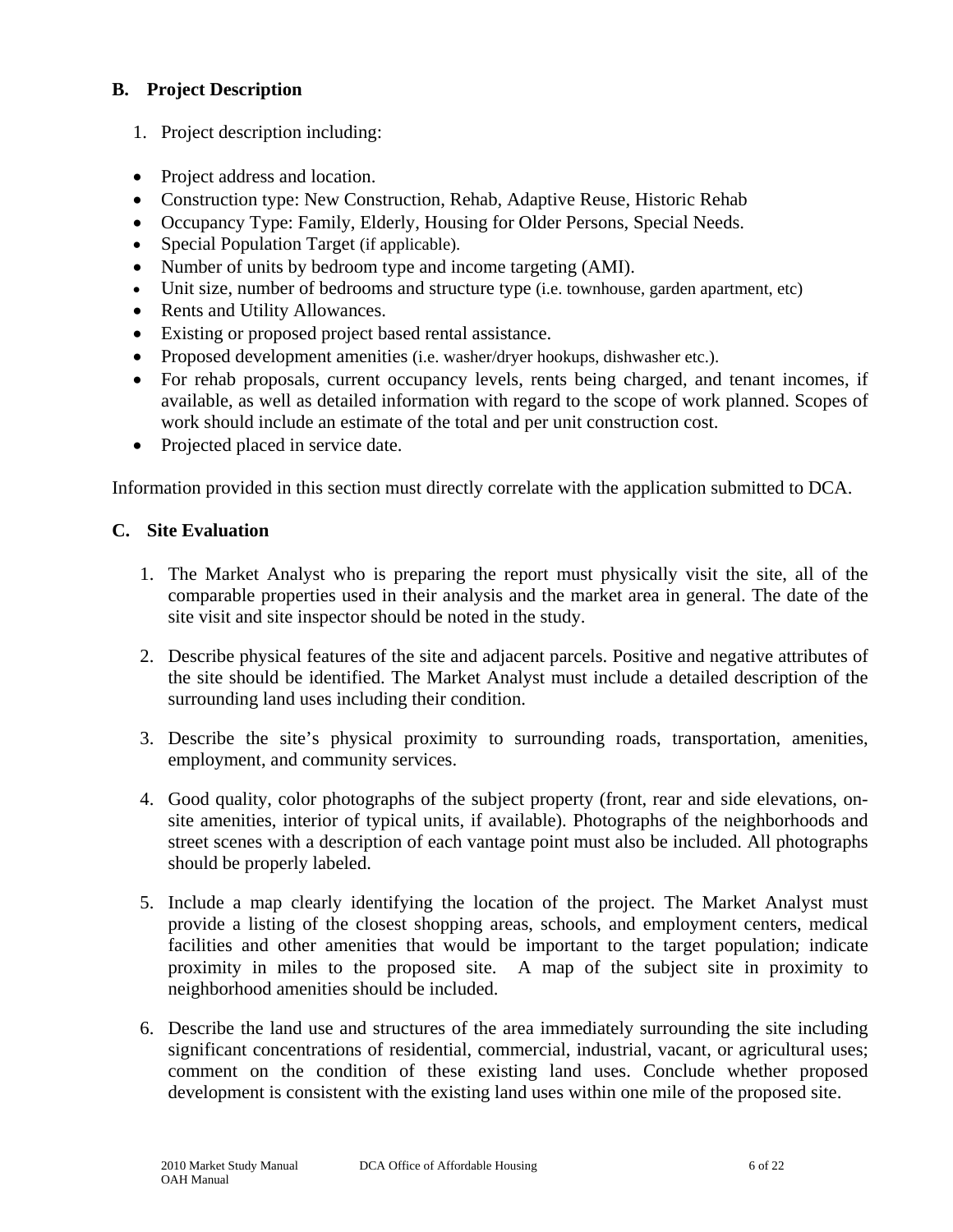- 7. Describe the residential development within two miles including any multi-family rental units.
- 8. Include a map identifying existing low-income housing (4% & 9% Tax Credit Properties, Tax Exempt Bond Projects, Rural Development Properties, Public Housing, etc.) Assisted rental housing projects include DCA funded properties, USDA financed properties, Georgia Housing Trust Fund of the Homeless financed properties, HUD 202 or 811 (as appropriate) and HUD 221(d)(3) and 221 (d) (4) properties and other market rate FHA insured programs. Projects should be specifically identified within the market area. Indicate proximity in miles of these properties to the proposed site. Previously funded Tax Credit Properties are located on DCA's website at:<http://www.dca.ga.gov/pad/padsearch.aspx>
- 9. Indicate if there are any road or infrastructure improvements planned or under construction in the primary market area.
- 10. Comment on access, ingress/egress, and visibility of site.
- 11. Note any visible environmental or other concerns.
- 12. Overall conclusions about the subject site, as it would relate to marketability of the planned development.

## **D. Market Area**

The primary market area should be clearly outlined and the subject property identified on a map along with other details regarding the area (site location, neighborhood/surrounding amenities, and comparable rental properties). The use of a radius in establishing market areas is strongly discouraged. In addition to a map, the narrative should provide the approximate market area boundaries and their distance from the subject site. The market area must be specifically justified and provide a reasonable rationale for the suggested market areas, taking into account such things as political and natural boundaries, socioeconomic characteristics, and the experience of the comparable multifamily development at each geographic level. The analyst needs to make the primary market area as homogenous and symmetrical as possible. A smaller market area will be viewed as having greater relevance than market areas that encompass large areas or rely on tenants driving substantial distances to meet demand capture rates.

The analyst will provide a detailed description the primary market area of the proposed development. The primary market area is defined as that geographical area from which 85% of potential renters are expected to be drawn; the remainder of the potential renters will come from the secondary market area. Projects that have larger PMA's or unusual boundary shapes must have a detail explanation for the size or shape of the PMA, and why it is necessary for the projects feasibility. A statement from the analyst must be included outlining the overall perception of the market regarding the desirability of renting in the proposed development based on their interviews and research. In an effort to ensure effective primary markets and to eliminate having large secondary markets, gross demand from the primary market will be adjusted to compensate for the secondary market during the demand calculation. As demand estimates are adjusted to account for secondary market area demand, analysts need not calculate separate demand estimates for a secondary market area.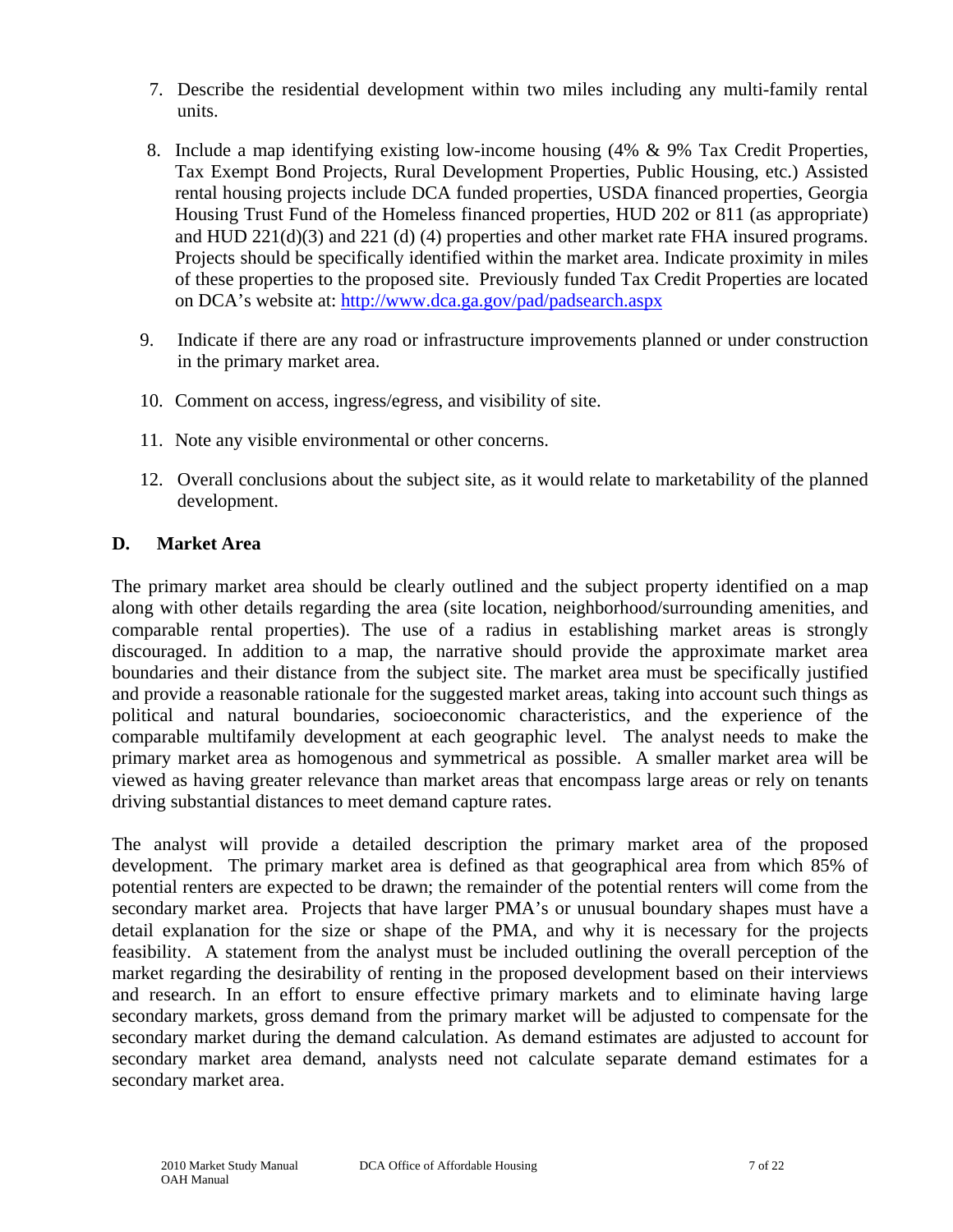## **E. Community Demographic Data**

Provide the following demographic information for the primary market area, giving historical data as well as current data and estimates. Include data on population and households at the proposed time of market entry (i.e. 2013). Projections must be prepared by a reputable source such as Claritas, the State Data Center or the U.S. Census (**a copy of the source data must be included in a table**  format and the source clearly identified). If the Market Analyst does not agree with these projections, s/he must provide the reasoning, along with substitute projections. Both numbers and percentages should be shown for the data below. Annualized growth figures should be included. Please include a narrative description of the data presented including overall conclusions.

## **1. Population Trends**

- a. Total Population.
- b. Population by age group.
- c. Number of elderly and non-elderly (for elderly projects).
- d. If a special needs population is proposed for the development, provide additional information on population growth patterns specifically related to this population.

## **2. Household Trends**

- a. Total number of households and the average household size.
- b. Impact of foreclosed, abandoned and vacant, single and multifamily homes, and commercial properties in the PMA of the proposed development should be discussed.
- c. Rental & Sales Trends in the Primary Market Area for the last 3 years.
- d. Average occupancy trends for the last 5 years and projection for next 5 years.
- e. Household by tenure; that is, the number of owner and renter households. (If appropriate, breakout by elderly and non-elderly).
- f. Households by income. (Elderly proposals should reflect the income distribution of elderly households only).
- g. Renter households by number of persons in the household.
- h. Elderly Households populations will be based on households who are 62 years or older according to the census.
- i. Housing for Older Persons Households populations will be based on households who are 55 years or older according to the census.

## **F. Employment Trend**

- 1. Total jobs in the county or region. "Total jobs" refers to the number of jobs physically located in the county and is different from the Civilian Labor Force. Data is available from the U.S. Department of Labor's website ([http://www.bls.gov/bls/employment.htm\)](http://www.bls.gov/bls/employment.htm).
- 2. Total jobs by industry—numbers and percentages (i.e. manufacturing: 150,000 (20%)).
- 3. The major current employers, product or service, total employees, anticipated expansions, contractions in their workforces, as well as newly planned employers and their impact on employment in the market area. Due to the volatility of the current economic market, it is important that this information is as current as can be confirmed.
- 4. Unemployment trends for the market area and, where possible, the county total workforce figures and number and percentage unemployed. Provide unemployment data for the past ten years.
- 5. A map of the site and location of major employment concentrations.
- 6. A narrative analysis of data provided, including overall conclusions, is required. Relate data to impact on housing demand.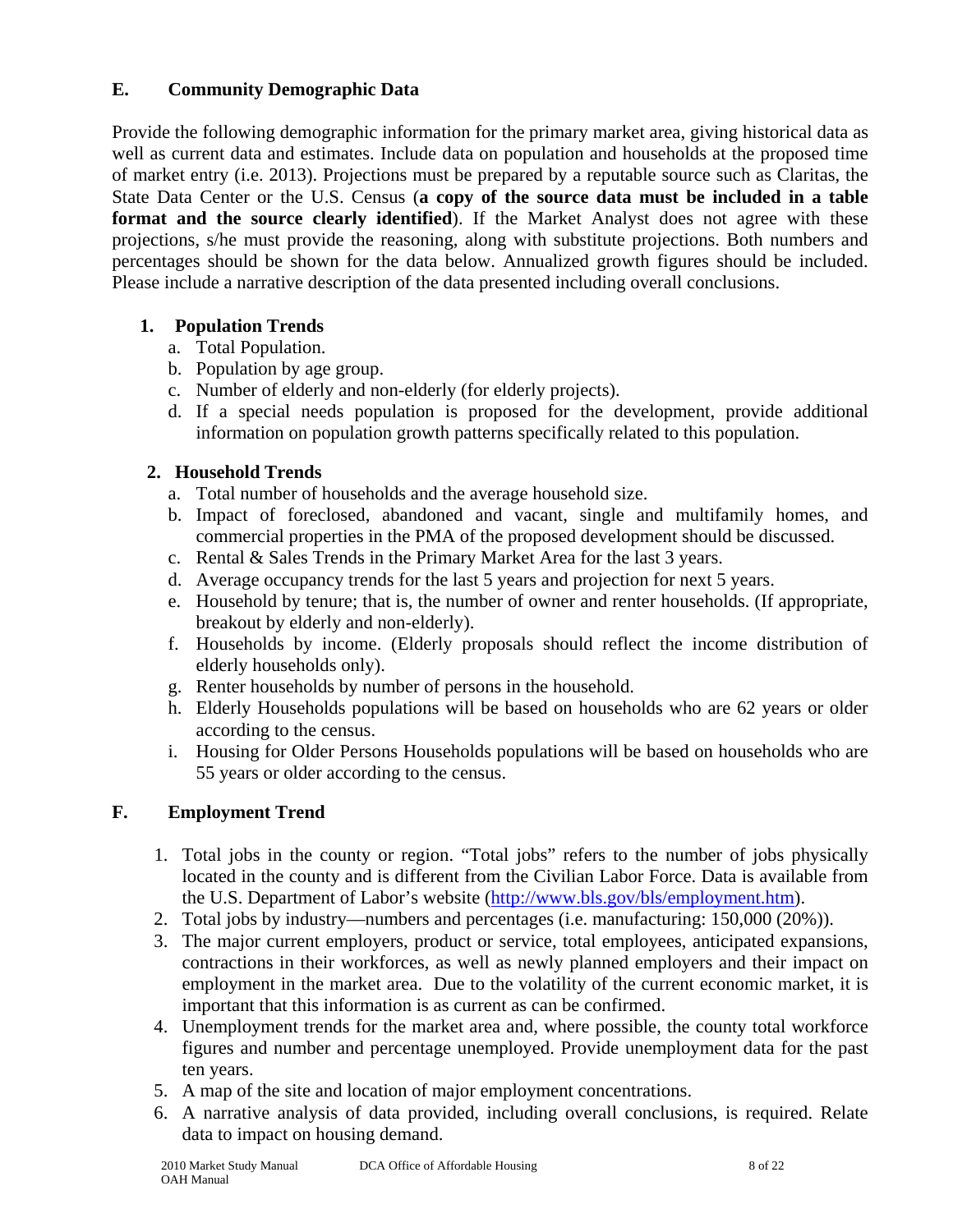#### **G. Project-specific Affordability & Demand Analysis**

- 1. **Income Restrictions:** The study should include data for each income group targeted by the project as described in the application. For example, if the project targets families at 50% of the Area Median Income, and families at 60% of the Area Median Income, demand projections using the above methodology should be provided for each income group and bedroom size. The maximum allowable Area Median Income level per household for all bedroom types will be based on a standard of 1.5 persons per bedroom for family developments rounded up to the next whole number. The maximum allowable Area Median Income level per household for all bedroom types for elderly or housing for older person developments will be based on a maximum of 2 persons per household.
- 2. **Affordability:** Analysts should assume family households are able to pay no more than 35% of gross income towards total housing expenses and that Senior households are able to pay no more than 40% of gross income towards total housing expenses. The demand analysis should clearly indicate the minimum income and maximum income range for each targeted group. For market rate units, the analyst must make some reasonable determination of maximum income level beyond which a household would not likely be a participant in the rental market. The analyst should clearly state the assumption used in making the aforementioned determination. DCA considers Housing For Older Persons and Elderly to be Senior properties for determining affordability. The maximum income limit for Senior Developments will be limited to 2 person households regardless of the bedroom type proposed.
	- **3. Demand:** The demand should be derived from the following sources:
		- a. **Demand from New Household:** New units required in the market area due to projected household growth from migration into the market and growth from existing households in the market should be determined. This should be forecasted using 2000 renter household data and projecting forward to the anticipated placed in service date of the project using a growth rate established from a reputable source such as Claritas or the State Data Center. This household projection must be limited to the target population, age and income group and the demand for each income group targeted (i.e. 50% of median income) must be shown separately.

In instances where a significant number (more than 20%) of proposed units are comprised of three and four bedroom units, please refine the analysis by factoring in the number of large households (generally 5+ persons). A demand analysis, which does not take this into account, may overestimate demand.

- b. **Demand from Existing Households**: The second source of demand is projected from:
	- Rent over-burdened households, if any, within the age group, income groups and tenure (renters) targeted for the proposed development. In order to achieve consistency in methodology, all analysts should assume that the rent-overburdened analysis includes households paying greater than 35% (Family), or greater than 40% (Senior) of their income toward gross rent; and,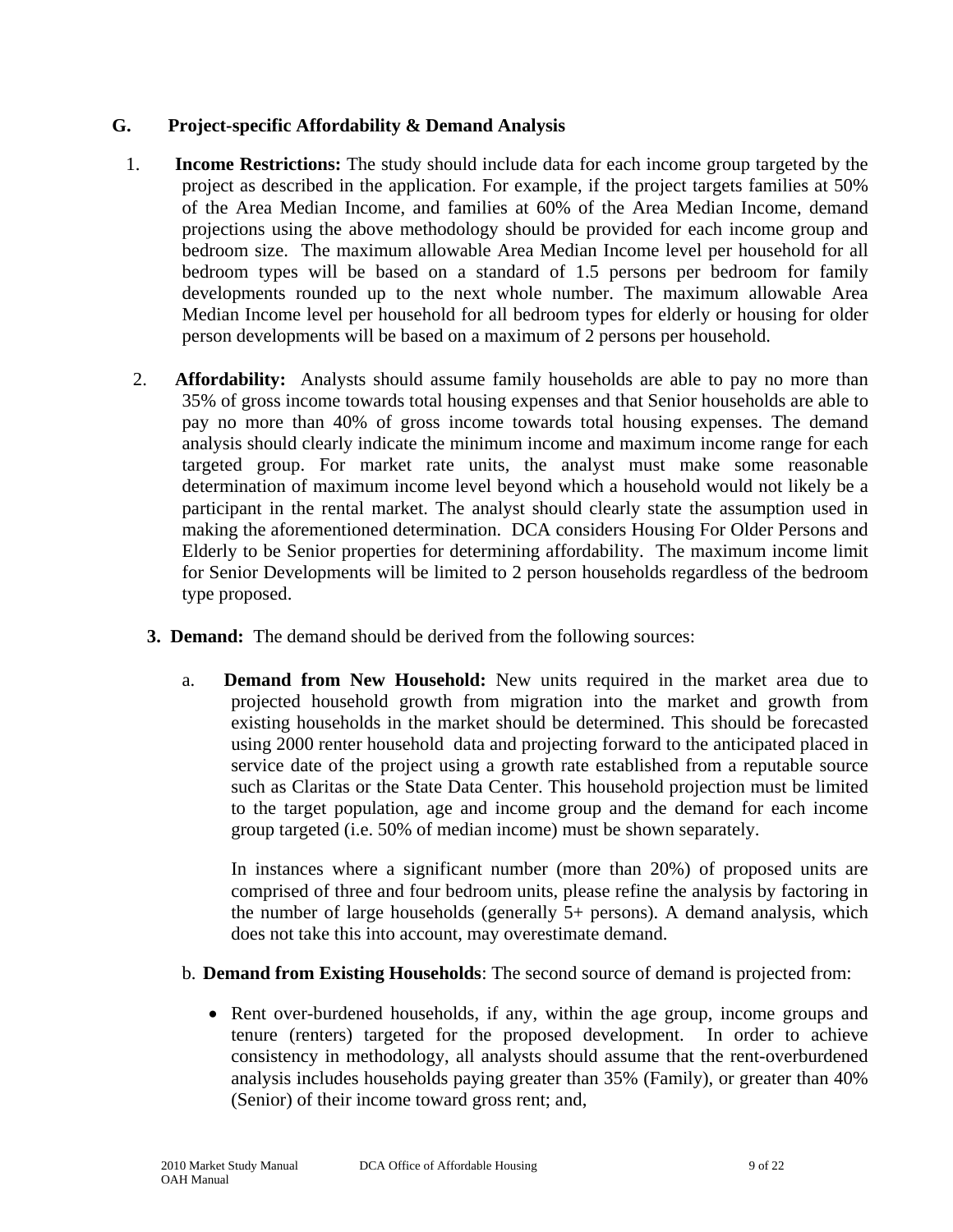- Households living in substandard housing (i.e. units that lack complete plumbing or that are overcrowded (1.01+ persons per room)). Households in substandard housing should be determined based on age, income bands and tenure that apply. The analyst should use their own knowledge of the market area and project to determine if households from substandard housing would be a realistic source of demand. The analyst is encouraged to be conservative in his/her estimate of demand from both households that are rent-overburdened or living in substandard housing; and,
- **Elderly Homeowners likely to convert to rentership:** DCA recognizes that this type of turnover is increasingly becoming a factor in the demand for elderly tax credit housing. This segment should not account for more than 5% of total demand. Due to the difficulty of extrapolating elderly (62 and over) owner households from elderly renter households, analyst may use the total figure for elderly households in the appropriate income band in order to derive this demand figure. Data from interviews with property managers of active projects regarding renters who have come from homeownership should be used to refine the analysis. **A narrative of the steps taken to arrive at this demand figure must be included;**
- If a proposed development is a Housing For Older Persons project, Elderly demand will be increased by 10% to account for households with householder age 55-61. Thus, HFOP demand will be 110% of the Elderly Demand Estimate.
- c. **Secondary Market:** To accommodate for the secondary market area, the Demand from Existing Qualified Households within the primary market area will be multiplied by 115% to account for demand from the secondary market area. DCA recommends that the analyst be conservative when developing the primary market area so as to not overstate market demand due to this multiplier effect.
- d. **Other:** DCA does not consider household turnover to be a source of market demand. However, if an analyst firmly believes that demand exists which if not being captured by the above methods, he/she may use other indicators to estimate demand if they can be fully justified (e.g. an analysis of an under built or over built market in the base year). Any such additional indicators should be calculated separately and be easily added or subtracted for the demand analysis described above. Such additions should be well documented by the analyst and included in the Market Study.

## **4. Net Demand, Capture Rate and Stabilization Calculations**

- **Net Demand:** The overall demand components added together (3(a), 3(b) and 3(c) above) less the supply of competitive developments awarded and/or constructed from 2000 to the **present**. DCA requires the analyst to include ALL projects that have been funded, are proposed for funding and/or received a bond allocation from DCA, in the demand analysis, along with ALL conventional properties existing or planned in the market as outlined above.Competitive units are defined as those units that are of similar size and configuration and provide alternative housing to a similar tenant population, at rent levels comparative to those proposed for the subject development.
- The analyst will determine the average occupancy rate based on all available competitive conventionally and LIHTC properties in the Primary Market Area and provide a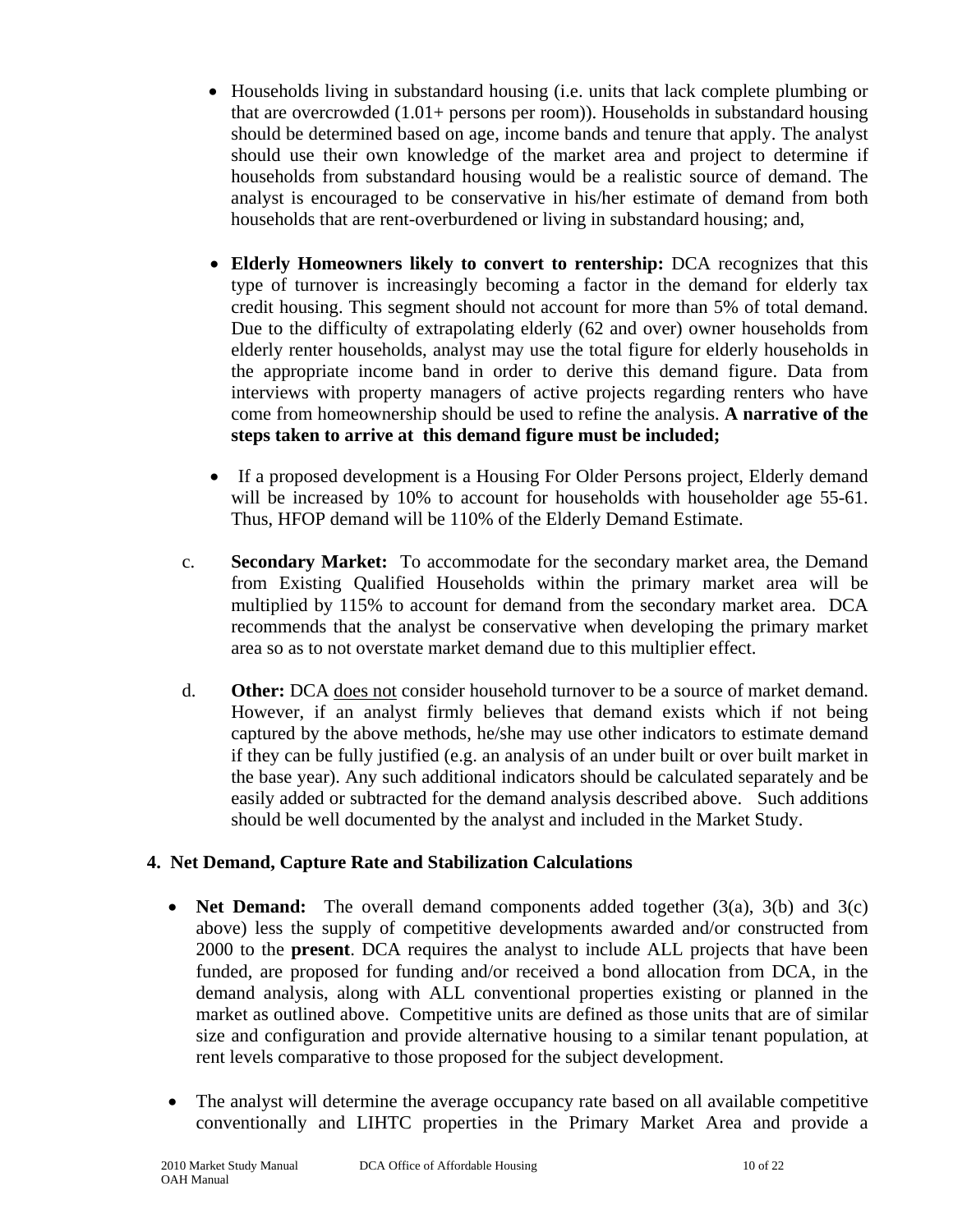combined average occupancy level for the PMA based on the total competitive units in the PMA.

• The following Competitive Analysis chart must be used to determine the Net Supply number for each Bedroom and Income category when considering the deduction of properties in the net supply. All properties determined to be competitive with the proposed development will be included in the Competitive Analysis and assigned a Comparability Factor to be used in determining Net Supply in the primary market area.

| <b>Competitive Property Analysis</b> |                      |          |           |  |  |  |
|--------------------------------------|----------------------|----------|-----------|--|--|--|
| Property Name Comparable 1           | Percent              | Comments |           |  |  |  |
|                                      | Location             |          |           |  |  |  |
|                                      | Affordability        |          |           |  |  |  |
|                                      | Property Type        |          |           |  |  |  |
|                                      | Ouality              |          |           |  |  |  |
|                                      | Comparability Factor |          | $1*2*3*4$ |  |  |  |

A weighting factor of between  $0 - 1$  will be assigned to each of the four factors. The total Comparability Factor will then be applied to each bedroom type for all income segments to determine the number of units to be allocated to the existing property. Total market supply will be comprised of the weighted units supply from the comparable existing properties and all units new to the market area since 2000.

- Demand calculations for proposed rehab developments will be based on those units that are vacant, or whose tenants will be rent burdened or over income as listed on the Tenant Relocation Spreadsheet provided by the applicant and will be included in the study as an addendum. Tenants who are income qualified to remain in the property at the proposed stabilized renovated rents will be deducted from the property unit count prior to determining the applicable capture rates. The analyst will initially assume all units are to be vacant and adjustments will be made based on the Tenant Relocation Spreadsheet.
- Units that are subsidized with PBRA or whose rents are more than 20% lower than the rent for other units of the same bedroom size in the same AMI band and comprise less than 10% of the total units in the same AMI band will not be used in determining project demand. In addition, any units, if priced 30% lower then the average market rent for the bedroom type in any income segment, will be assumed to be leasable in the market and deducted from the total number of units in the project for determining capture rates.
- **Capture Rates:** Capture rates should be calculated by dividing **the number of units in the project by the net demand**. Demand and capture rate analysis must be completed for each targeted income group and each bedroom size proposed. Please include a narrative on what exactly this capture rate means for the project proposed (i.e. given the market area are these average capture rates or do they cause concern?). Project feasibility will be based on market capture rates less than 30% for all efficiency, one (1) and two (2) bedroom units, less than 40% for all three (3) bedroom units, less than 50% for all four (4) bedroom units in the project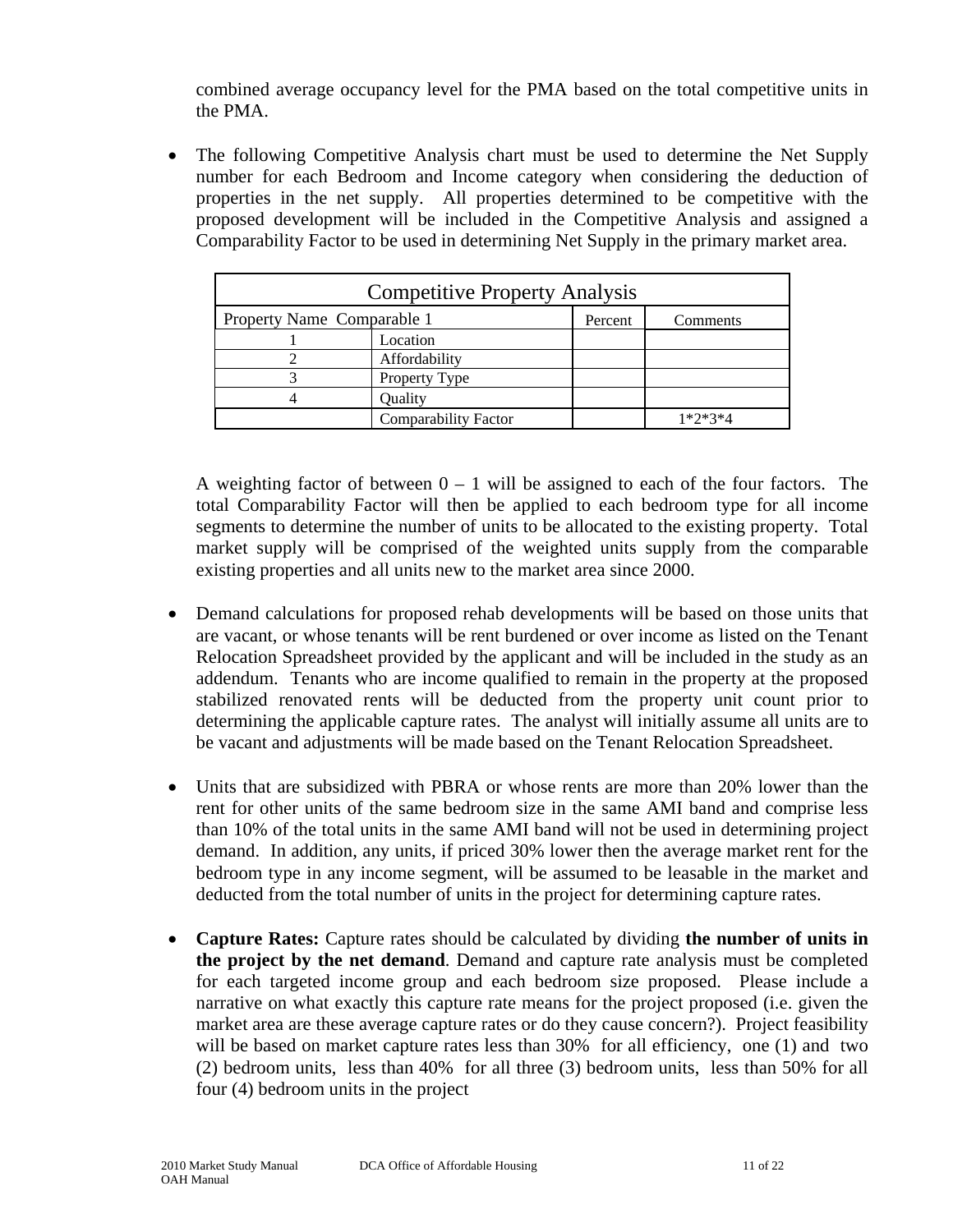- In rural counties, (as defined) market feasibility will be based on market capture rates of 35 percent or less for all efficiency, one (1) bedroom units, 35 percent or less for all two (2) bedroom units, 40 percent or less for all three (3) bedroom units and 50 percent or less for all four (4) or more bedroom units in the project.
- The overall capture rate for all Tax Credit and Market Rate Units shall not exceed 30 percent for Urban Counties and 35 percent for Rural areas and the overall capture rate for all Market Rate units shall not exceed 30% for Urban Counties and 35% for Rural areas.
- Market capture rates for each AMI market segment type (i.e. 30%, 50%, 60% & market) shall not exceed 70% for all proposed bedroom types, (for example, the capture rate for all efficiency, 1, 2, 3  $\&$  4 BDR units at 50% AMI proposed for the property shall be less than 70% .) The income bands used in determining capture rates should be constructed so as to minimize the over lap between each AMI section.

| Unit Size    | Income<br>limits   | Units<br>Proposed | Total<br>Demand | Supply | Net<br>Demand | Capture<br>Rate | Absorption | Average<br>Market Rent | Average<br>Market       | Proposed<br>Rents |
|--------------|--------------------|-------------------|-----------------|--------|---------------|-----------------|------------|------------------------|-------------------------|-------------------|
|              |                    |                   |                 |        |               |                 |            |                        | Rents Band<br>Min - Max |                   |
| 1 Bdrm       | 30% AMI            |                   |                 |        |               |                 |            |                        |                         |                   |
|              | 50% AMI            |                   |                 |        |               |                 |            |                        |                         |                   |
|              | 60% AMI            |                   |                 |        |               |                 |            |                        |                         |                   |
|              | Market Rate        |                   |                 |        |               |                 |            |                        |                         |                   |
|              |                    |                   |                 |        |               |                 |            |                        |                         |                   |
| 2 Bdrm       | 30% AMI            |                   |                 |        |               |                 |            |                        |                         |                   |
|              | 50% AMI            |                   |                 |        |               |                 |            |                        |                         |                   |
|              | $60\%$ AMI         |                   |                 |        |               |                 |            |                        |                         |                   |
|              | <b>Market Rate</b> |                   |                 |        |               |                 |            |                        |                         |                   |
|              |                    |                   |                 |        |               |                 |            |                        |                         |                   |
| 3 Bdrm       | 30% AMI            |                   |                 |        |               |                 |            |                        |                         |                   |
|              | 50% AMI            |                   |                 |        |               |                 |            |                        |                         |                   |
|              | 60% AMI            |                   |                 |        |               |                 |            |                        |                         |                   |
|              | Market Rate        |                   |                 |        |               |                 |            |                        |                         |                   |
|              |                    |                   |                 |        |               |                 |            |                        |                         |                   |
| 4Bdrm        | 30% AMI            |                   |                 |        |               |                 |            |                        |                         |                   |
|              | 50% AMI            |                   |                 |        |               |                 |            |                        |                         |                   |
|              | $60\%$ AMI         |                   |                 |        |               |                 |            |                        |                         |                   |
|              | Market             |                   |                 |        |               |                 |            |                        |                         |                   |
|              |                    |                   |                 |        |               |                 |            |                        |                         |                   |
| <b>TOTAL</b> | 30% AMI            |                   |                 |        |               |                 |            |                        |                         |                   |
| For          | 50% AMI            |                   |                 |        |               |                 |            |                        |                         |                   |
| Project      | 60% AMI            |                   |                 |        |               |                 |            |                        |                         |                   |
|              | Market             |                   |                 |        |               |                 |            |                        |                         |                   |

#### **Capture Rate Analysis Chart**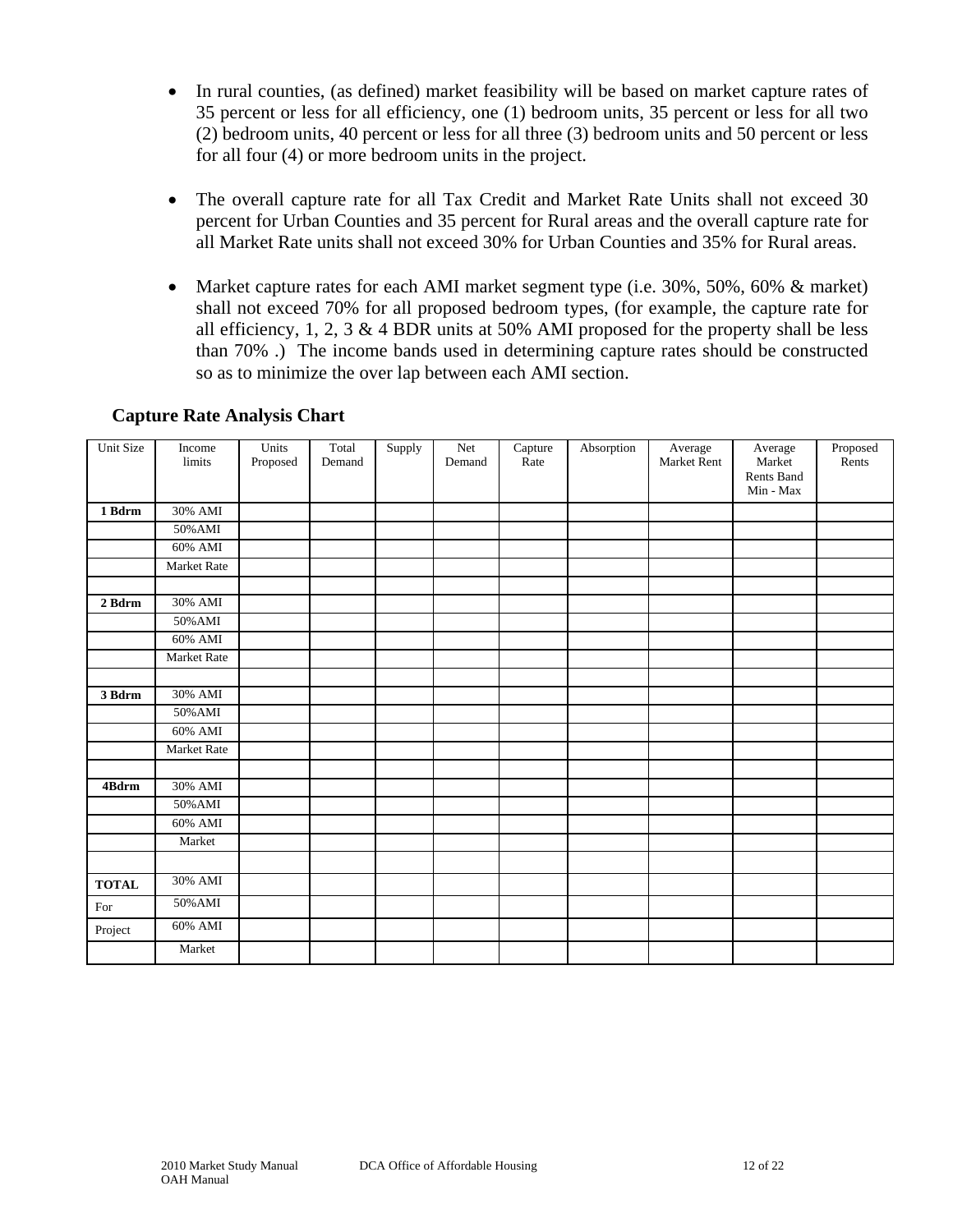## **5. Demand and Net Demand**

Note: Household income bands should be expanded to include all income bands for the proposed project.

|                                | HH at 30%     | HH at 50%     | HH at 60%     | HH at $> 60\%$ AMI | All Tax Credit |
|--------------------------------|---------------|---------------|---------------|--------------------|----------------|
|                                | AMI           | AMI           | AMI           | (min. income of    | Households     |
|                                | (min. to max. | (min. to max. | (min. to max. | max. income)       |                |
|                                | income)       | income)       | income)       |                    |                |
|                                |               |               |               |                    |                |
| Demand from New Household      |               |               |               |                    |                |
| (age and income appropriate)   |               |               |               |                    |                |
| <b>Plus</b>                    |               |               |               |                    |                |
| Demand from Existing Renter    |               |               |               |                    |                |
| Households - Substandard       |               |               |               |                    |                |
| Housing                        |               |               |               |                    |                |
| <b>Plus</b>                    |               |               |               |                    |                |
| Demand from Existing Renter    |               |               |               |                    |                |
| Households-Rent Over           |               |               |               |                    |                |
| burdened households            |               |               |               |                    |                |
| <b>Plus</b>                    |               |               |               |                    |                |
| <b>Secondary Market Demand</b> |               |               |               |                    |                |
| adjustment @ 15%               |               |               |               |                    |                |
| <b>Sub Total</b>               |               |               |               |                    |                |
| Demand from Existing           |               |               |               |                    |                |
| Households - Elderly           |               |               |               |                    |                |
| Homeowner Turnover             |               |               |               |                    |                |
| (Limited to 5% where           |               |               |               |                    |                |
| applicable)                    |               |               |               |                    |                |
| <b>Plus</b>                    |               |               |               |                    |                |
| Demand from Existing           |               |               |               |                    |                |
| Households - Elderly           |               |               |               |                    |                |
| Homeowner Relocation           |               |               |               |                    |                |
| (Limited to 5% where           |               |               |               |                    |                |
| applicable)<br><b>Plus</b>     |               |               |               |                    |                |
|                                |               |               |               |                    |                |
| Demand for Existing HFOP       |               |               |               |                    |                |
| Rental Households (Limited to  |               |               |               |                    |                |
| 10% where applicable)          |               |               |               |                    |                |
| <b>Equals Total Demand</b>     |               |               |               |                    |                |
| Less                           |               |               |               |                    |                |
| Supply of comparable LIHTC     |               |               |               |                    |                |
| or Market Rate housing units   |               |               |               |                    |                |
| built and/or planned in the    |               |               |               |                    |                |
| project market between 2000    |               |               |               |                    |                |
| and the present                |               |               |               |                    |                |
| <b>Equals Net Demand</b>       |               |               |               |                    |                |

# **The following tables must be completed and included in the market study:**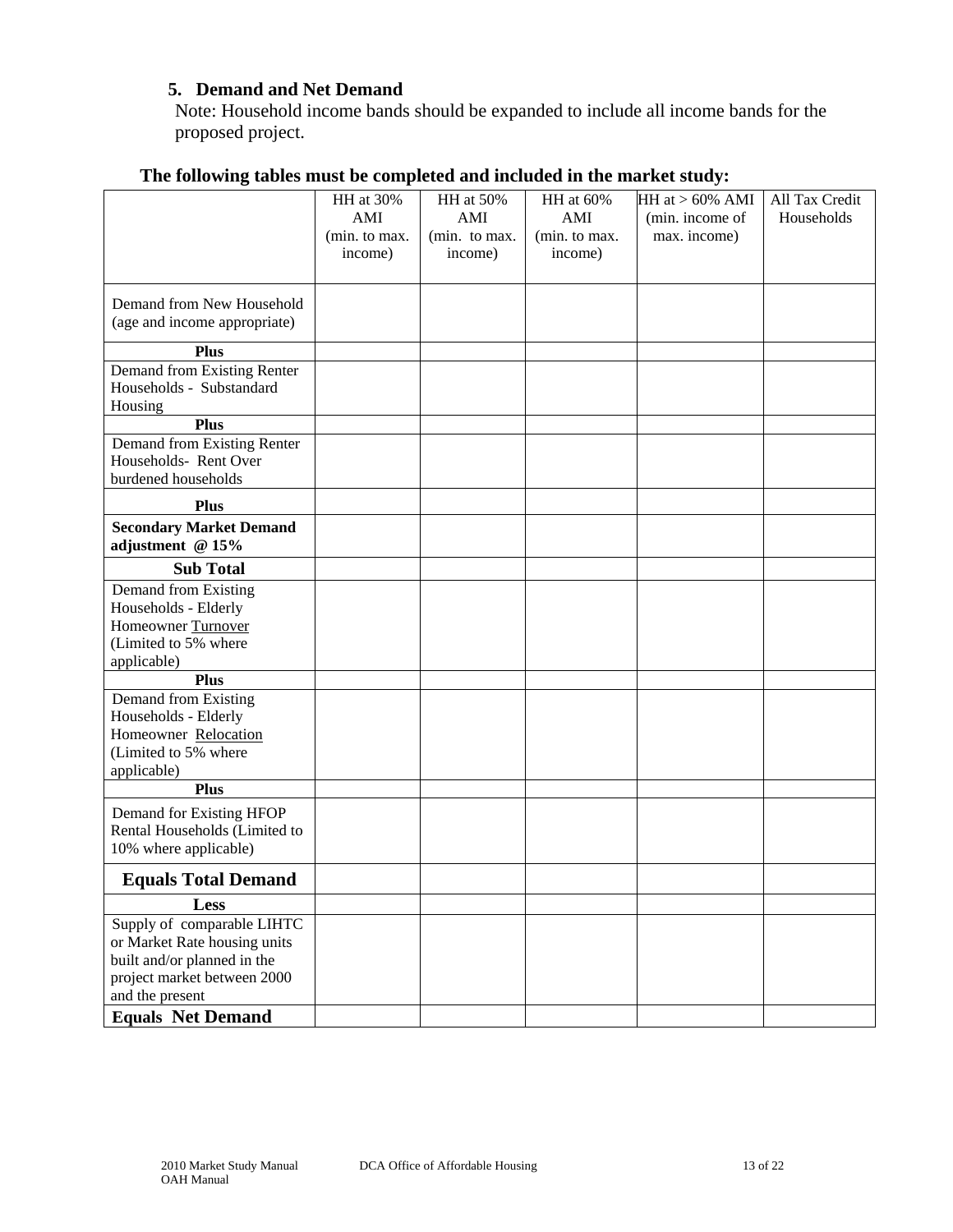## **H. Competitive Rental Analysis (Existing Competitive Rental Environment)**

The competitive rental analysis will be of significant weight in DCA's review of the market study. The analyst must visit all competitive properties and perform on-site interviews where possible. Existing multifamily units with rents similar to the proposed development should be analyzed. Subsidized low-income developments must be considered, and specifically analyzed. The analyst must supply a description and occupancy levels of all existing multifamily projects currently under development, and multifamily projects slated to begin construction prior to the market entry of the proposed project.

All competitive rental properties in the primary market area and all properties within Two (2) miles of the subject property must be included in the market analysis. The analysis should include information on all rental developments that can be considered "True Alternatives" available to serve the target market. In addition, the analyst must also indicate which developments in the market area s/he determines to be the most directly comparable. The analyst must provide a separate list for the properties included in the supply calculation and provide adequate information for the reader to evaluate these units to the proposed development. All properties included in the supply calculation must be clearly shown on the rent competitive map and notated as such.

- 1. The following information must be included for each competitive property:
- Name and address of the competitive property development.
- Name and phone number of contact person and date contact was made.
- Description of property (e.g., unit type, unit size, unit mix, interior amenities, exterior amenities, structure type, etc.).
- Photographs of each competitive development.
- Square footage for each competitive unit type.
- Monthly rents and the utilities included in the rents for each unit type.
- Project age and current physical condition based upon a cursory exterior inspection.
- Concessions given, if any. Concessions should be explained and their impact given.
- Current vacancy rates, historic vacancy factors, waiting lists and turnover rates, broken down by bedroom size and structure type. In addition, indicate the lease up history of competitive developments in the proposed market area.
- Number of units receiving rental assistance, description of assistance as project or tenant based. An analysis of the voucher and certificates available in the Market Area should be included. If voucher and certificates go unused this should be explained. If there is a waiting list, this should also be documented.
- If the proposed development represents an additional phase of an existing housing development, include a tenant profile as well as additional information related to households on a waiting list of the existing phase.
- In rural areas lacking sufficient multifamily rental comparables, provide data on single-family rentals, rental trailer homes, duplexes, triplexes and single family homes in an attempt to identify where potential tenants are currently living.

The above information should be provided in a comparable framework with the proposed project. For example, in addition to providing a page of information along with pictures of each competitive property, the analyst should also provide comparable charts that show such details as the proposed project's rents, square footage, amenities, etc. as compared to the other projects.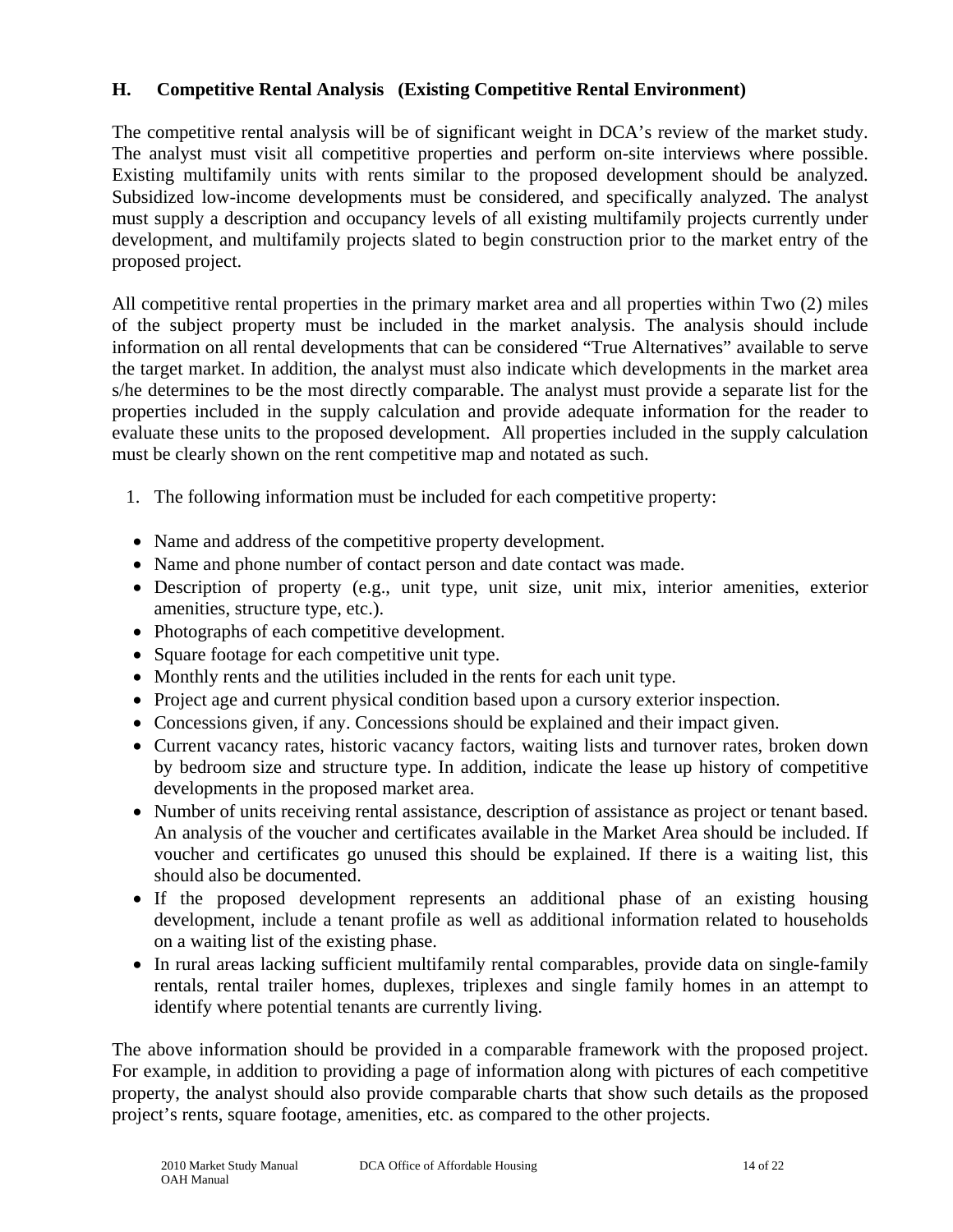- 2. A map showing the competitive projects in relation to the subject must be included. The map should have an identifiable usable scale. The Map must show all existing LIHTC and Bond properties and all LIHTC and Bond proposed projects which have received tax credit allocations within the market area.
- **3.** The analyst will provide a description of the proposed amenities for the project and offer an assessment as to the quality and compatibility of the proposed amenities to what is currently available in the market.
- 4. If the proposed project is a family project, market area Senior projects are not comparable with Family units, and therefore should not be included in the comparable analysis. Conversely, if the proposed project is Senior, the market analysts should provide an evaluation of available Senior oriented rental housing. If comparable senior units do not exist in the primary market area, an overview of family oriented properties should be provided. Market analyst should account for the differences between senior and family properties when evaluating amenities, unit sizes, and rental levels.
- 5. Address whether the proposed project, in light of vacancy and stabilization rates of the local market area, is likely to result in a higher long-term vacancy rate than competitive units within the market area, especially those well-maintained units within the market area which are reserved for occupancy by low income tenants.
- 6. For developments in the planning rehabilitation, or construction stages, provide the name, address/location, name of owner, number of units, unit configuration, rent structure, estimated date of market entry, and any other relevant market analysis information. If there are no developments in the planning stages or under construction, a statement to that effect must be provided.
- 7. The analyst shall provide a narrative or chart that discusses issues such as how each complex compares with the subject property in terms of such things as total units, mix rents, occupancy, location, etc. The analyst will also state if the projected initial rents for the project are at or below the rental range for competitive projects within the primary market area and provide an average market rent for each of the proposed unit types. Sufficient documentation and diagrams to support this conclusion with regards to the position of the projects rental rates in the Primary Market should be included.
- 8. Information on other DCA funded projects located in the proposed project's primary market area must be included, particularly those within 2 miles of the subject for Urban projects and the greater of the local government jurisdiction or 10 miles for Rural properties. The analyst should discuss the adequacy of demand for those other DCA funded projects. Also comment on any other DCA funded projects located outside of the primary area, but located within a reasonable distance from the proposed project.
- 9. The analyst should note the primary housing voids in the market and comment on whether the proposed project will fill such a void or not.
- 10. The analyst should note whether or not the proposed project adversely impacts the long term (more than 12 months or the reasonable rent up period for the proposed property) occupancy and health of existing assisted rental housing properties in the market area. Assisted rental housing properties include those financed by Credits, USDA, HUD 202, or 811 (as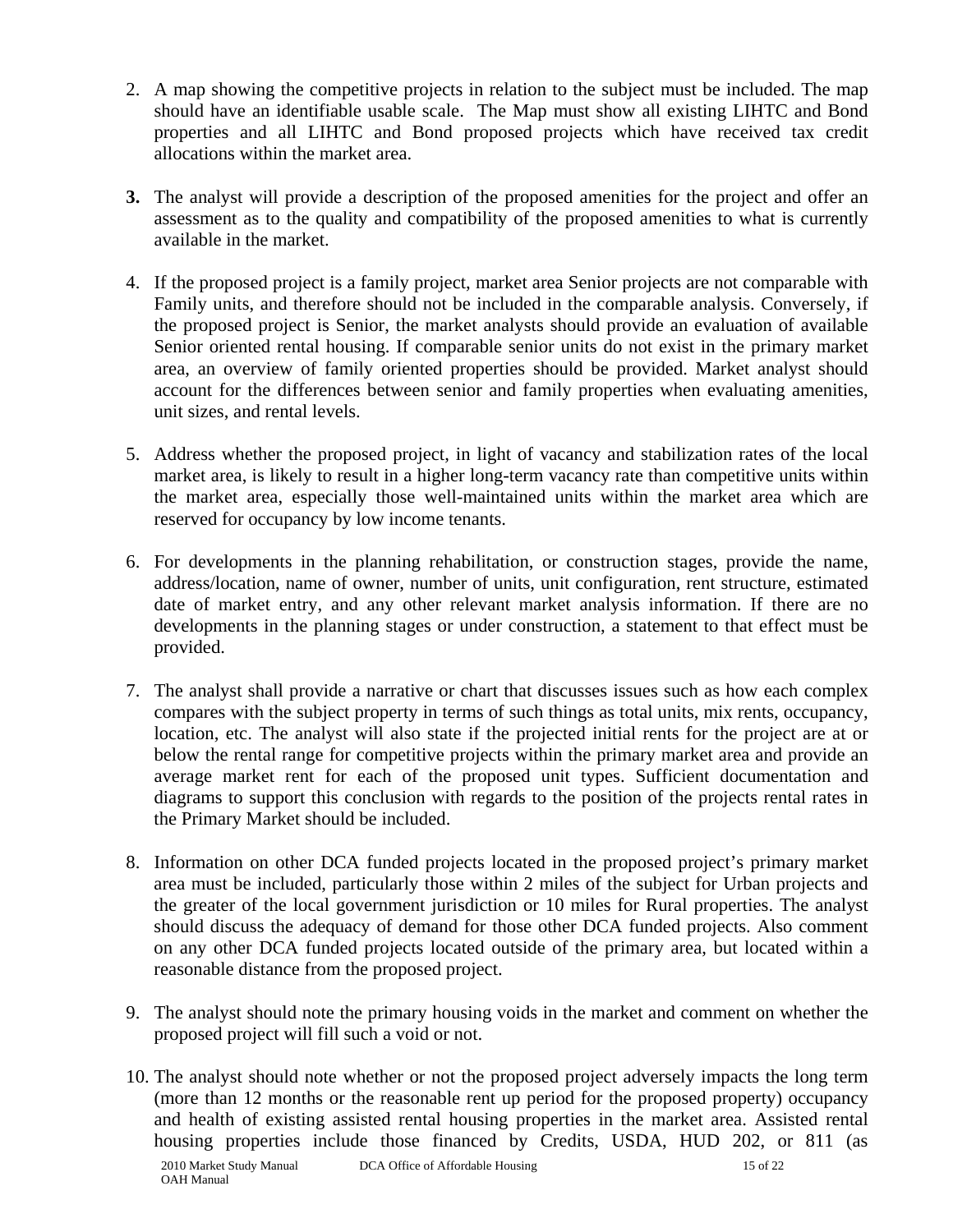appropriate), DCA or locally financed HOME properties, HTF, and HUD 221(d)(3) and HUD 221 (d) (4) and other market rate FHA insured properties. DCA does not consider public housing properties in the adverse impact determination.

## **I**. **Absorption & Stabilization Rates**

Stabilization rates should be provided in the market study, which give an estimation of the time it is expected the project will take to reach 93% occupancy. The stabilization rate determination should consider such factors as the overall estimate of new household growth, current market vacancy rates, the availability of subsidies, household turnover and rent specials. The stabilization period is considered to begin on the placed in service date provided in the application.

A written statement is required if the vacancy and stabilization rates for the applicable primary and secondary market areas are not within DCA's required minimum and whether or not high vacancy rates will occur. The analyst should consider the effect of other development in the area on the absorption rate and what historical absorption rates for comparative properties have been. Sufficient documentation to support the analysts' conclusion with regard to the anticipated time frame to reach the projected stabilization rate for the project should be included.

## **J. Interviews**

The results of formal and informal interviews with property managers, town planning officers or anyone with relevant information relating to the overall demand of the proposed development must be summarized in this section.

## **K. Conclusions and Recommendations**

Market Analyst must provide a conclusion and professional opinion regarding the factors analyzed in the market study stating whether there is a market for the project as proposed and whether the project will or will not experience chronic inability to consistently maintain at least a 93% occupancy rate. The analyst must also evaluate any market data provided by DCA, provide a detailed analysis that states whether or not the information provided is an accurate portrayal of the market, and give the reasoning for this determination. Finally, the analyst must provide a summary of all the major factors that have led to their conclusion.

## **L. Signed Statement Requirements**

A signed statement must include the following language:

**I affirm that I have made a physical inspection of the market area and the subject property and that information has been used in the full study of the need and demand for the proposed units. To the best of my knowledge, the market can (cannot) support the project as shown in the study. I understand that any misrepresentation of this statement may result in the denial of further participation in DCA's rental housing programs. I also affirm that I have no interest in the project or relationship with the ownership entity and my compensation is not contingent on this project being funded.**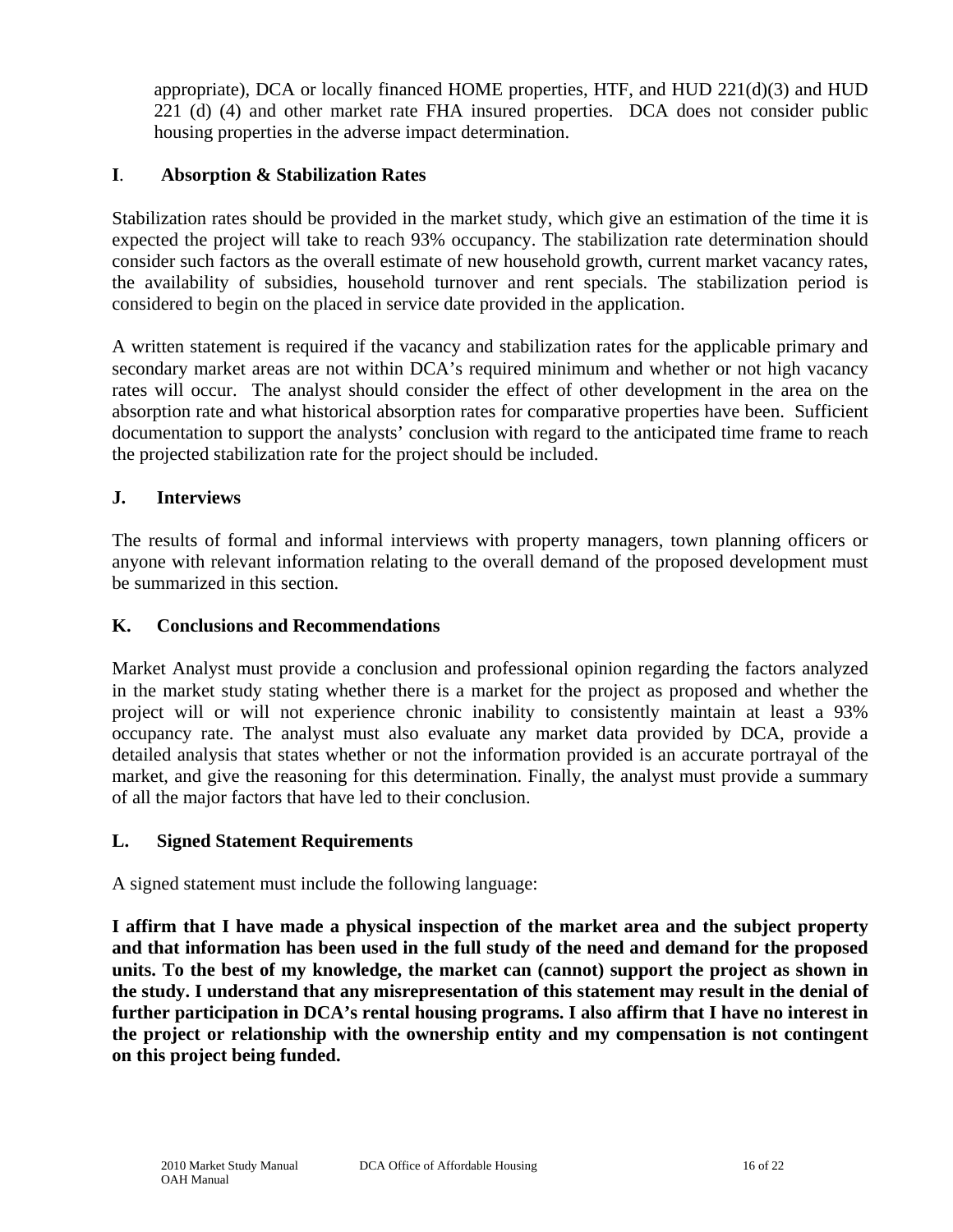#### *Market Analyst Certification and Checklist - Addendum A*

I understand that by initializing (or checking) the following items, I am stating those items are included and/or addressed in the report. If an item is not checked, a full explanation is included in the report.

The report was written according to DCA's market study requirements, that the information included is accurate and that the report can be relied upon by DCA as a true assessment of the low-income housing rental market.

I also certify that I have inspected the subject property as well as all rent comparables.

Signed:\_\_\_\_\_\_\_\_\_\_\_\_\_\_\_\_\_\_\_\_ Date: \_\_\_\_\_\_\_\_\_\_\_\_\_\_\_

#### **A. Executive Summary**

| Site Description                                            | Page |  |
|-------------------------------------------------------------|------|--|
| <b>Market Area Definition</b>                               | Page |  |
| <b>Community Demographic Data</b>                           | Page |  |
| Economic Data                                               | Page |  |
| Project-Specific Affordability & Demand Analysis            | Page |  |
| <b>Competitive Rental Analysis</b>                          | Page |  |
| Absorption / Stabilization Estimate                         | Page |  |
| Conclusion regarding the strength of the market for subject | Page |  |

#### **B. Project Description**

| Project address, legal description and location                                                                                                          | Page |  |
|----------------------------------------------------------------------------------------------------------------------------------------------------------|------|--|
| Number of units by unit type                                                                                                                             | Page |  |
| Unit size, # of bedrooms and structure type (i.e. townhouse, garden apartment, etc)                                                                      | Page |  |
| <b>Rents and Utility Allowance</b>                                                                                                                       | Page |  |
| Existing or proposed project based rental assistance                                                                                                     | Page |  |
| Proposed development amenities (i.e. washer/dryer hookups, dishwasher etc.)                                                                              | Page |  |
| For rehab proposals, current occupancy levels, rents, and tenant incomes (if available),<br>as well as detailed information as to renovation of property | Page |  |
| Projected placed in service date                                                                                                                         | Page |  |
| Construction type: New Construction/Rehab/Adaptive Reuse, etc.                                                                                           | Page |  |
| Occupancy Type: Family, Elderly, Housing for Older Persons, Special Needs.                                                                               | Page |  |
| Special Population Target (if applicable)                                                                                                                | Page |  |

#### **C. Site Evaluation**

| Date of Inspection of Subject Property by Market Analyst                        | Page |  |
|---------------------------------------------------------------------------------|------|--|
| Physical features of Subject Property and Adjacent Uses                         | Page |  |
| Subject Photographs (front, rear, and side elevations as well as street scenes) | Page |  |

2010 Market Study Manual DCA Office of Affordable Housing 17 of 22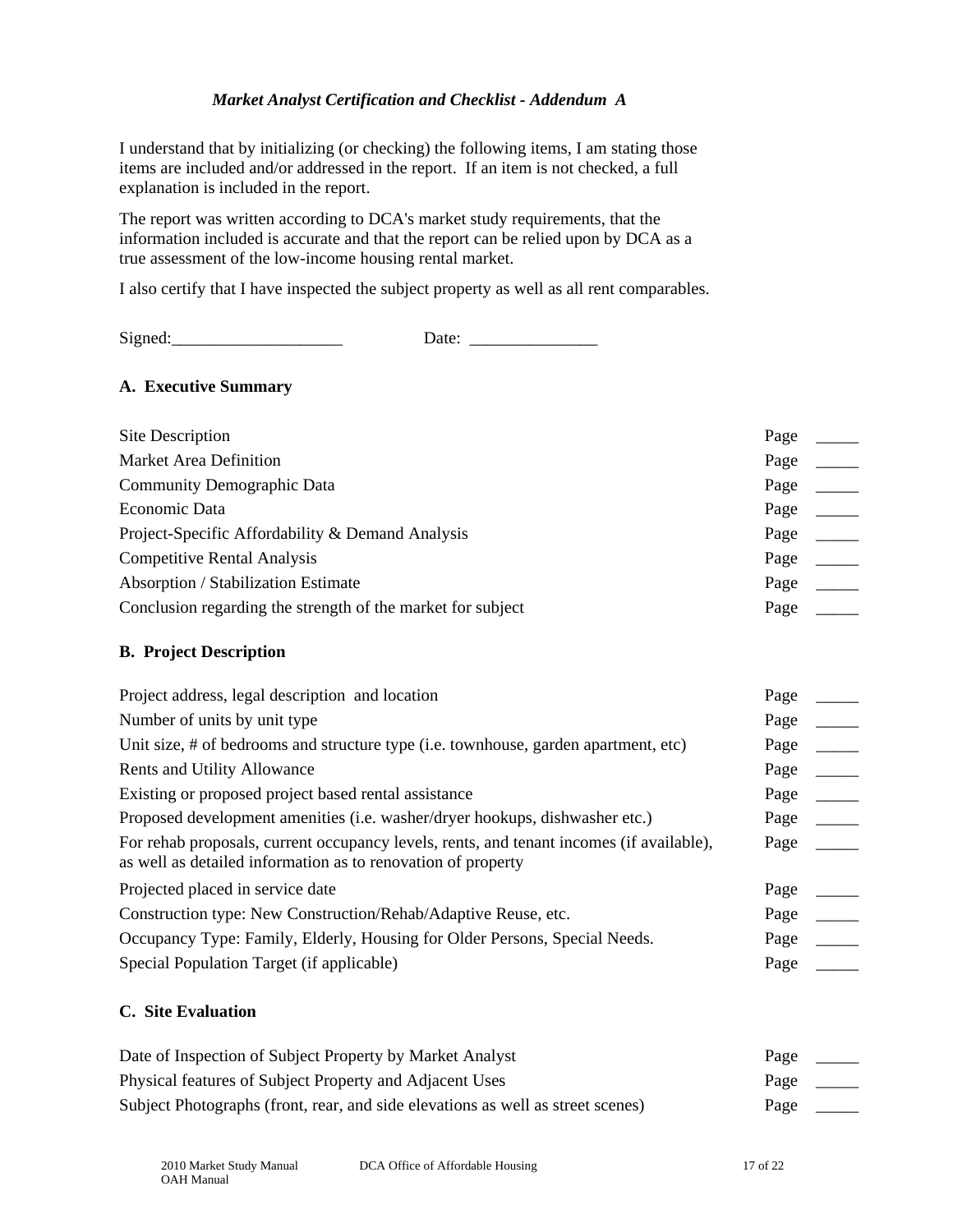| Map identifying location of subject as well as closest shopping centers, schools,<br>medical facilities and other amenities relative to subject                                                          | Page |
|----------------------------------------------------------------------------------------------------------------------------------------------------------------------------------------------------------|------|
| Developments in vicinity to subject and proximity in miles (Identify developments<br>surrounding the subject on all sides)                                                                               | Page |
| Map identifying existing low-income housing within the Primary Market Area and<br>proximity in miles to subject                                                                                          | Page |
| Road or infrastructure improvements planned or under construction in the PMA                                                                                                                             | Page |
| Comment on access, ingress/egress and visibility of subject                                                                                                                                              | Page |
| Any visible environmental or other concerns                                                                                                                                                              | Page |
| Overall conclusions of site and their marketability                                                                                                                                                      | Page |
| D. Market Area                                                                                                                                                                                           |      |
| Map identifying Subject's Location within PMA                                                                                                                                                            | Page |
| Narrative detailing PMA and Methodology used in its determination                                                                                                                                        | Page |
| <b>E. Community Demographic Data</b>                                                                                                                                                                     |      |
| Data on Population and Households Five Years Prior to Market Entry, and Projected                                                                                                                        | Page |
| Five Years Post-Market Entry.                                                                                                                                                                            |      |
| * If using sources other than U.S. Census (I.e., Claritas or other reputable source of<br>data), please include in Addenda – The source of all tables in the market study must<br>be clearly identified. |      |
| <b>1. Population Trends</b>                                                                                                                                                                              |      |
| a. Total Population                                                                                                                                                                                      | Page |
| b. Population by Age Group                                                                                                                                                                               | Page |
| c. Number of elderly and non-elderly (for elderly projects)                                                                                                                                              | Page |
| d. If a special needs is proposed, additional information for this segment                                                                                                                               | Page |
| 2. Household Trends                                                                                                                                                                                      |      |
| Elderly by tenure, if applicable                                                                                                                                                                         |      |
| a. Total number of households and average household size                                                                                                                                                 | Page |
| b. Households by tenure (# of owner and renter households)                                                                                                                                               | Page |
| c. Rental & Sales Trends in the Primary Market Area                                                                                                                                                      | Page |
| d Average occupancy trends for the last 5 years and projection for next 5 years                                                                                                                          | Page |
| e. Households by Income (Elderly, if applicable, should be allocated separately)                                                                                                                         | Page |
| f. Renter households by $#$ of persons in the household                                                                                                                                                  | Page |
| <b>Employment Trend</b><br>F.                                                                                                                                                                            |      |
| Employment by industry— (i.e. manufacturing: $150,000(20%)$ )<br>a.                                                                                                                                      | Page |
| Unemployment trends for the PMA and, where possible, the county total workforce<br>b.<br>for unemployment trends for the last two to four years.                                                         | Page |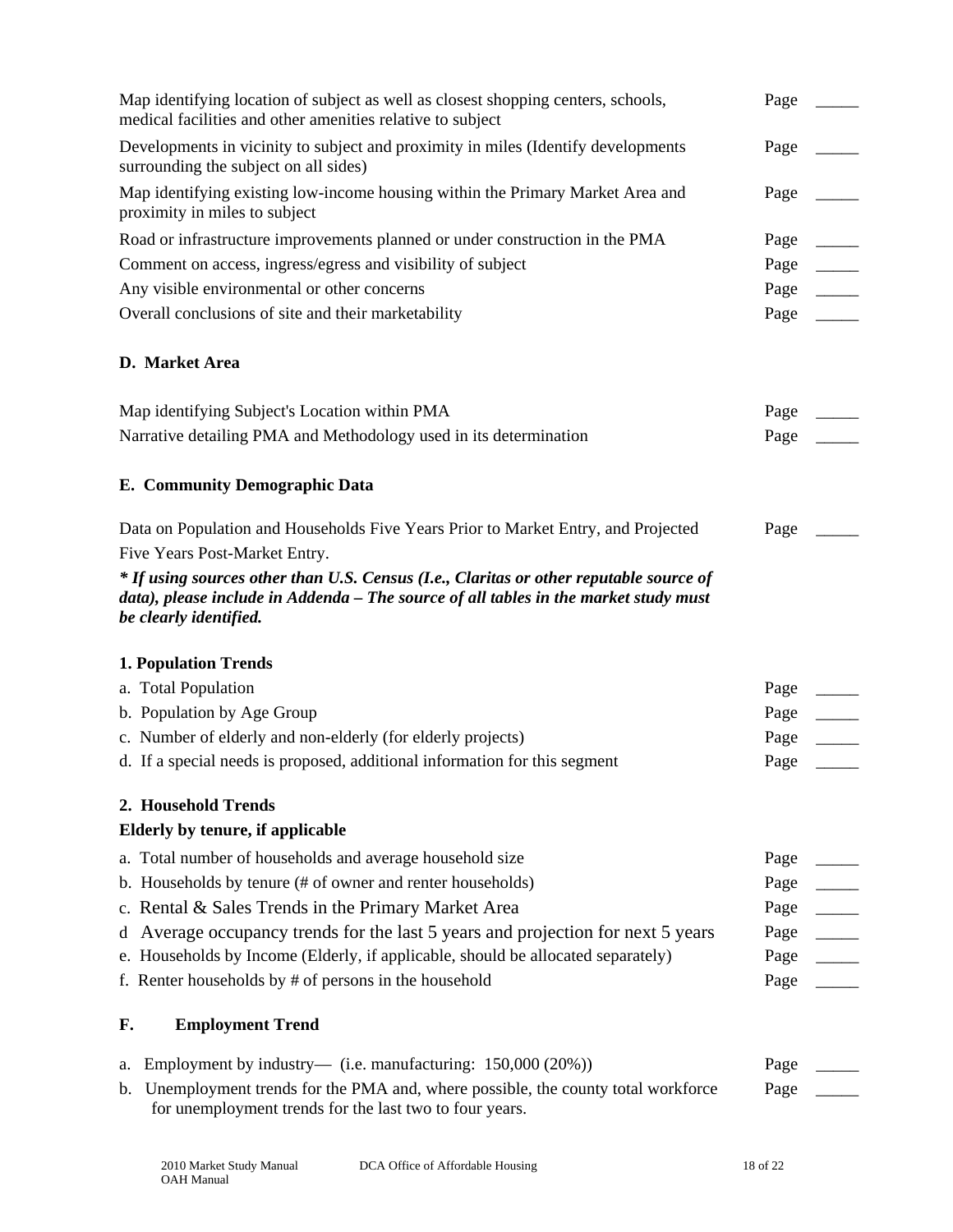| c.<br>d. | Major employers, product or service, total employees, anticipated expansions,<br>contractions in work forces, as well as newly planned employers and impact on<br>employment in the PMA | Page |
|----------|-----------------------------------------------------------------------------------------------------------------------------------------------------------------------------------------|------|
| e.       | Map of the site and location of major employment concentrations.                                                                                                                        | Page |
|          | f. Overall conclusions                                                                                                                                                                  | Page |
|          | G. Project Specific Affordability & Demand Analysis                                                                                                                                     |      |
|          | Income Restrictions - uses applicable incomes and rents in the development's tax<br>application.                                                                                        | Page |
|          | Affordability - Delineation of Income Bands *                                                                                                                                           | Page |
|          | Comparison of market rates of competing properties with proposed subject market rent                                                                                                    | Page |
|          | Comparison of market rates of competing properties with proposed LIHTC rents                                                                                                            | Page |
|          | Demand Analysis Using Projected Service Date (within 2 years)                                                                                                                           | Page |
|          | a. New Households Using Growth Rates from Reputable Source                                                                                                                              | Page |
|          | b. Demand from Existing Households                                                                                                                                                      |      |
|          | c. Elderly Households Converting to Rentership (applicable only to elderly))                                                                                                            | Page |
|          | d. Elderly Households Relocating to the Market (applicable only to elderly)                                                                                                             | Page |
|          | e. Deduction of Supply of "Comparable Units"                                                                                                                                            | Page |
|          | f. Capture Rates for Each Bedroom Type                                                                                                                                                  | Page |
|          | g. Anticipated Absorption period for the property                                                                                                                                       | Page |
|          | <b>H. Competitive Rental Analysis</b>                                                                                                                                                   |      |
|          | Comparative chart of subject amenities and competing properties                                                                                                                         | Page |
|          | Supply $\&$ analysis of competing developments under construction $\&$ pending                                                                                                          | Page |
|          | Comparison of competing developments (occupancy, unit mix and rents)                                                                                                                    | Page |
|          | Rent Comparable Map (showing subject and comparables)                                                                                                                                   | Page |
|          | Rental Assisted Projects in PMA *                                                                                                                                                       | Page |
|          | Multi-Family Building Permits issued in PMA in last two years                                                                                                                           | Page |
|          | * PHA properties are not considered comparable with LIHTC units                                                                                                                         |      |
|          | I. Absorption & Stabilization Rates                                                                                                                                                     |      |
|          | Conclusion as to Impact of Subject on PMA                                                                                                                                               | Page |
|          | <b>J.</b> Interviews                                                                                                                                                                    |      |
|          | Names, Title, and Telephone # of Individuals Interviewed                                                                                                                                | Page |
|          | K. Conclusions and Recommendations                                                                                                                                                      |      |
|          | Conclusion as to Impact of Subject on PMA                                                                                                                                               | Page |
|          | Recommendation as to Subject's Viability in PMA                                                                                                                                         | Page |
|          | <b>L. Signed Statement</b>                                                                                                                                                              |      |
|          | <b>Signed Statement from Analyst</b>                                                                                                                                                    | Page |
|          |                                                                                                                                                                                         |      |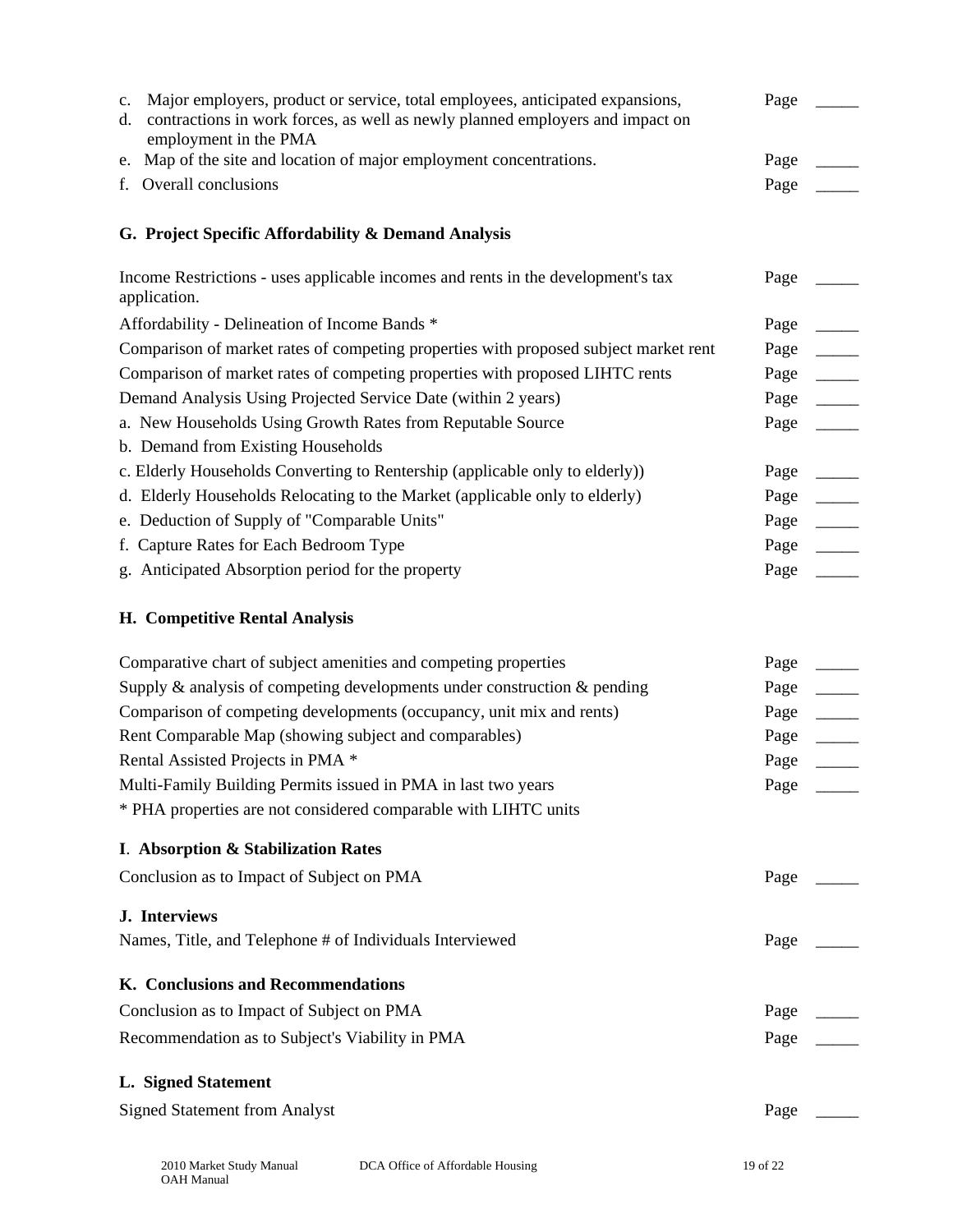#### **II. Market Scoring Requirements**

The produced market study will be used by DCA to score each project for points under the 2010 Qualified Allocation Plan, Appendix II Survey Requirements. A maximum of four (4) points will be awarded to each project. A maximum of two (2) points will be awarded for Completeness and a maximum of two (2) points will be awarded for Market Advantage. Within each of the two sections, the scoring is as follows:

#### **Completeness Scoring**

Study completeness points will be based upon the analysts' ability to follow the required format and structure of the 2010 Market Study Manual in producing the report. In addition, the completeness scoring will reflect the analysts' methodology in determining the market areas, rental comparables, appropriate target population and other vital factors. The quality of the analysts' research methods and the extent that the information in the report is supported and explained by the demographic materials and the analysts' research in the field will be reflected in the overall completeness scoring.

| A.             | <b>Executive Summary</b>                                                     | 12 points |
|----------------|------------------------------------------------------------------------------|-----------|
| <b>B.</b>      | <b>Project Description</b>                                                   | 4 points  |
| $\mathbf{C}$ . | <b>Site Evaluation</b>                                                       | 8 points  |
| D.             | <b>Market Area</b>                                                           | 10 points |
| Е.             | <b>Community Demographic Data</b>                                            | 6 points  |
| F.             | <b>Employment Trend</b>                                                      | 4 points  |
| G.             | <b>Project-specific Affordability &amp; Demand Analysis</b>                  | 20 points |
| Н.             | <b>Competitive Rental Analysis (Existing Competitive Rental Environment)</b> | 14 points |
| I.             | <b>Absorption &amp; Stabilization Rates:</b>                                 | 6 points  |
| J.             | <b>Interviews</b>                                                            | 3 points  |
| К.             | <b>Conclusions and Recommendations</b>                                       | 4 points  |
| L.             | <b>Market Analyst Certification and Checklist - Addendum A</b>               | 4 points  |
|                |                                                                              |           |

#### **Subtotal 95 points**

|                        | <b>Market Completeness Table</b><br>95 points maximum |                       |
|------------------------|-------------------------------------------------------|-----------------------|
| 57 points to 79 points |                                                       | 1 completeness point  |
| 80 Points and higher   |                                                       | 2 completeness points |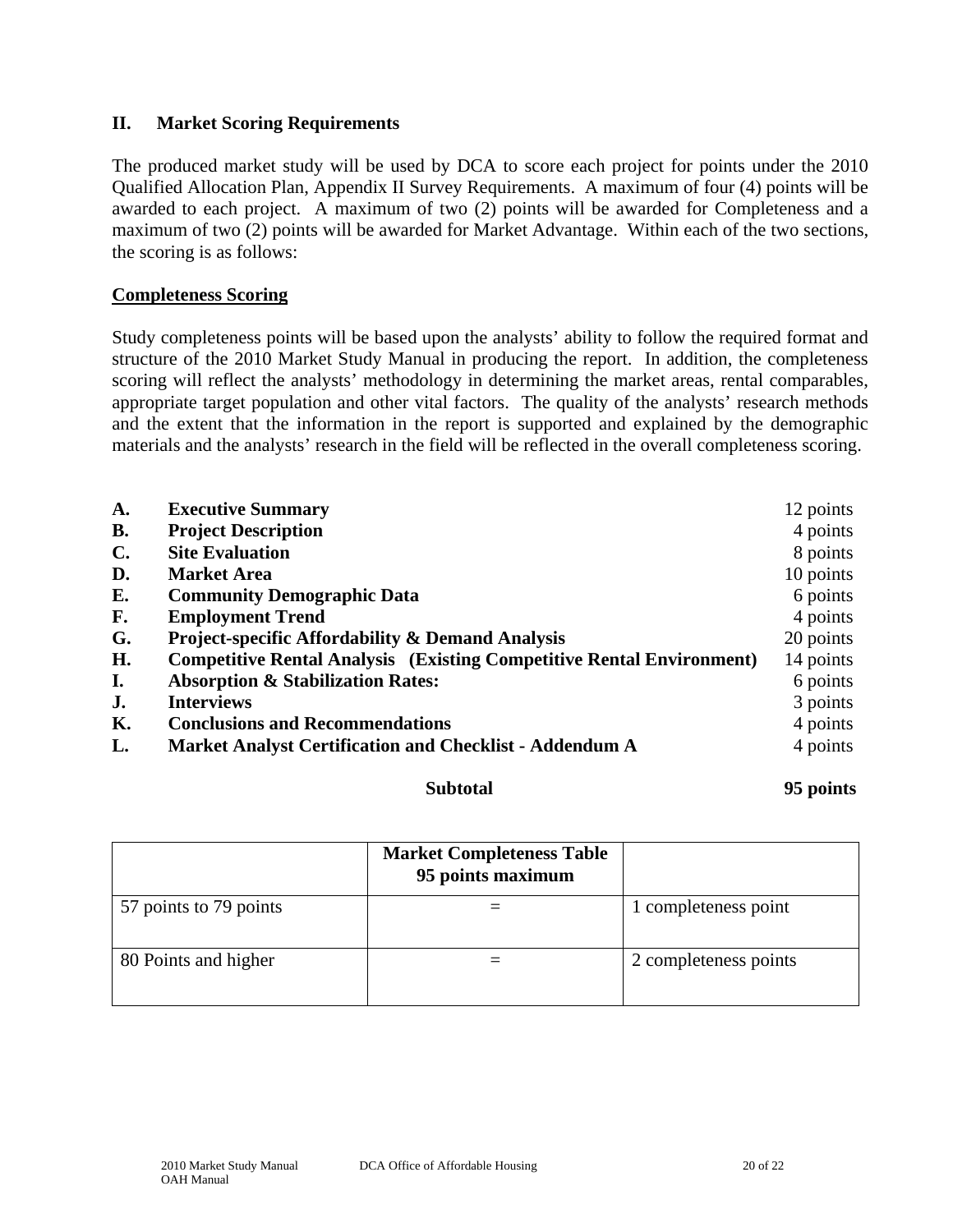#### **Market Advantage (Market Strength) Scoring**

Market Advantage points will be awarded based on the following market strength scoring requirements. Each study will start with 25 points in Market Advantage and points will be deducted for those areas that do not support the conclusions presented in the market study.

#### **A. Average Current Market Occupancy Rates for**

- **All Properties in the PMA**
- **Average Occupancy Conventional Units**
- **Average Occupancy rate for LIHTC Properties in the PMA**
- **Effect of proposed development on PHA & LIHTC Properties**

The market analyst must provide an evaluation of the proposed development's ability to maintain stable occupancies and the need for additional units to meet demand in the PMA. A maximum of four (4) points can be deducted from this category.

#### **B. Project Location site advantages and disadvantages**

- **Amenities Relative to the Market Average**
- **Previous project in the PMA**
- **Neighborhood redevelopment**
- **Neighborhood redevelopment or Hope VI**

An evaluation will be made on the long term demand for the project. The market analyst should provide an evaluation of the proposed project's advantages and disadvantages in meeting this goal. A maximum of three (3) points can be deducted from this category.

#### **C. Market Area Size**

## **Configuration Physical / Psychological Boundaries Perception of the Market Area**

An evaluation of these criteria to justify the adequacy of the PMA will be made. Projects that have larger PMA's or unusual boundary shapes must have a detailed explanation for the size or shape of the PMA, and why it is necessary for the developments feasibility. A statement from the analyst must be included outlining the overall perception of the market regarding the desirability of renting in the proposed area based on their interviews and research. A maximum of four (4) points can be deducted from this category.

#### **D. Demographics Trends: Positive / Negative Changes in PMA**

- **Occupancy in PMA**
- **Rental & Sales Trends**
- **Average Trends for the last 5 years**
- **Average Trend Projection for next 5 years**
- **Employment Trends**

The effect of the proposed project on existing developments and the existing developments' ability to maintain stable occupancies and the need for additional units to meet demand in the PMA will be examined. A maximum of two (2) points can be deducted from this category.

#### **E. Proposed Rents as a % of the Market Average**

Rent advantage within the PMA will be evaluated. Rental advantage must be confined to the applicant's proposed PMA and unit types and be accompanied with a detailed narrative explaining the proposed rent advantage and how it relates to the proposed unit configuration. A maximum of four (4) points can be deducted from this category.